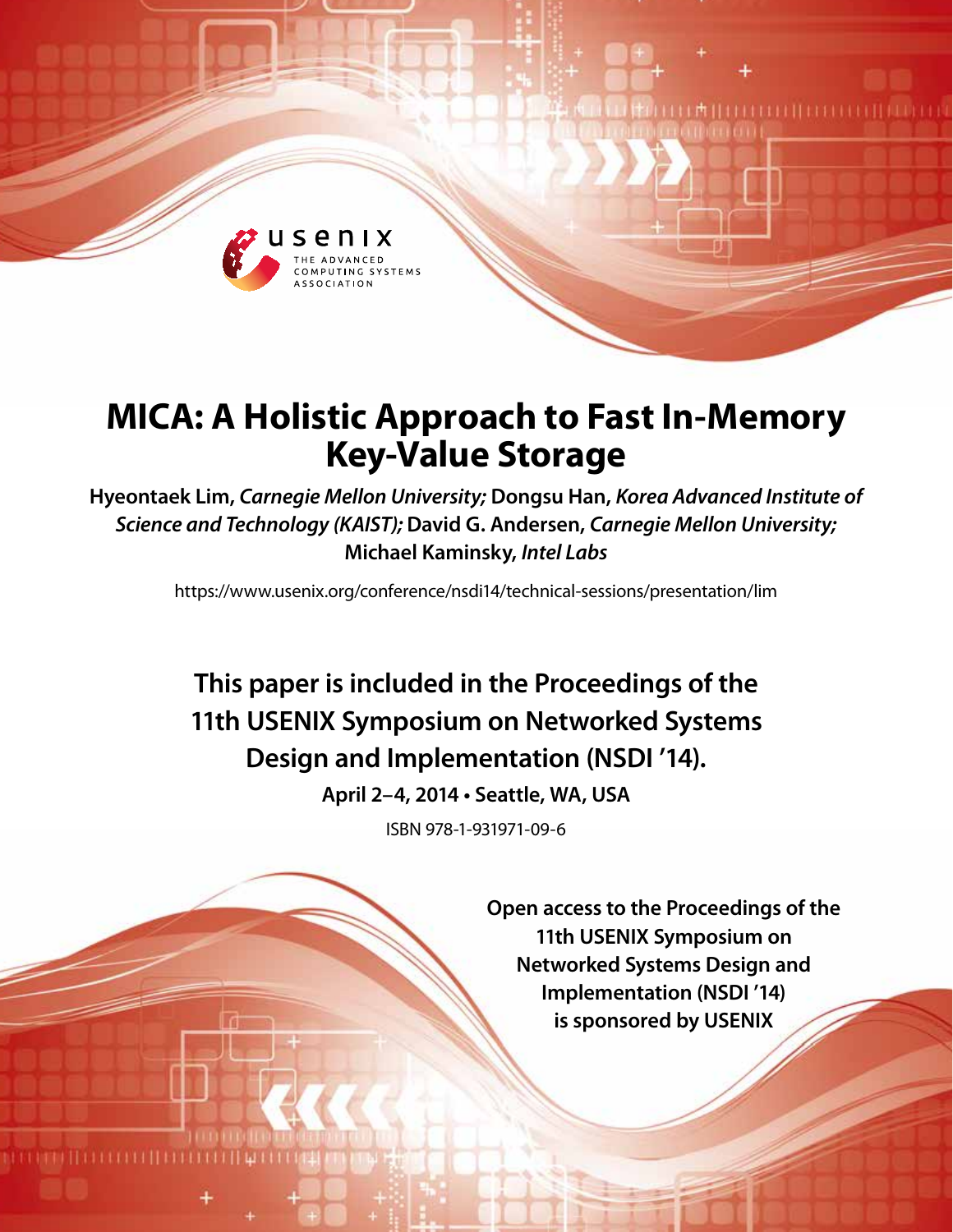# MICA: A Holistic Approach to Fast In-Memory Key-Value Storage

Hyeontaek Lim,<sup>1</sup> Dongsu Han,<sup>2</sup> David G. Andersen,<sup>1</sup> Michael Kaminsky<sup>3</sup> <sup>1</sup>*Carnegie Mellon University,* <sup>2</sup>*KAIST,* <sup>3</sup>*Intel Labs*

## **Abstract**

MICA is a scalable in-memory key-value store that handles 65.6 to 76.9 million key-value operations per second using a single general-purpose multi-core system. MICA is over 4–13.5x faster than current state-of-the-art systems, while providing consistently high throughput over a variety of mixed read and write workloads.

MICA takes a holistic approach that encompasses all aspects of request handling, including parallel data access, network request handling, and data structure design, but makes unconventional choices in each of the three domains. First, MICA optimizes for multi-core architectures by enabling parallel access to partitioned data. Second, for efficient parallel data access, MICA maps client requests directly to specific CPU cores at the server NIC level by using client-supplied information and adopts a light-weight networking stack that bypasses the kernel. Finally, MICA's new data structures—circular logs, lossy concurrent hash indexes, and bulk chaining—handle both read- and write-intensive workloads at low overhead.

# 1 Introduction

In-memory key-value storage is a crucial building block for many systems, including popular social networking sites (e.g., Facebook)  $[36]$ . These storage systems must provide high performance when serving many small objects, whose total volume can grow to TBs and more [5].

While much prior work focuses on high performance for read-mostly workloads  $[15, 30, 32, 37]$ , in-memory key-value storage today must also handle write-intensive workloads, e.g., to store frequently-changing objects [2, 5, 36]. Systems optimized only for reads often waste resources when faced with significant write traffic; their inefficiencies include lock contention [32], expensive updates to data structures  $[15, 30]$ , and complex memory management [15, 32, 36].

In-memory key-value storage also requires lowoverhead network communication between clients and servers. Key-value workloads often include a large number of small key-value items [5] that require key-value storage to handle short messages efficiently. Systems using standard socket I/O, optimized for bulk communication, incur high network stack overhead at both kerneland user-level. Current systems attempt to batch requests

at the client to amortize this overhead, but batching increases latency, and large batches are unrealistic in large cluster key-value stores because it is more difficult to accumulate multiple requests being sent to the same server from a single client [36].

MICA (Memory-store with Intelligent Concurrent Access) is an in-memory key-value store that achieves high throughput across a wide range of workloads. MICA can provide either store semantics (no existing items can be removed without an explicit client request) or cache semantics (existing items may be removed to reclaim space for new items). Under write-intensive workloads with a skewed key popularity, a single MICA node serves 70.4 million small key-value items per second (Mops), which is 10.8x faster than the next fastest system. For skewed, read-intensive workloads, MICA's 65.6 Mops is at least 4x faster than other systems even after modifying them to use our kernel bypass. MICA achieves 75.5–76.9 Mops under workloads with a uniform key popularity. MICA achieves this through the following techniques:

Fast and scalable parallel data access: MICA's data access is fast and scalable, using data partitioning and exploiting CPU parallelism within and between cores. Its EREW mode (Exclusive Read Exclusive Write) minimizes costly inter-core communication, and its CREW mode (Concurrent Read Exclusive Write) allows multiple cores to serve popular data. MICA's techniques achieve consistently high throughput even under skewed workloads, one weakness of prior partitioned stores.

Network stack for efficient request processing: MICA interfaces with NICs directly, bypassing the kernel, and uses client software and server hardware to direct remote key-value requests to appropriate cores where the requests can be processed most efficiently. The network stack achieves zero-copy packet I/O and request processing.

New data structures for key-value storage: New memory allocation and indexing in MICA, optimized for store and cache separately, exploit properties of key-value workloads to accelerate write performance with simplified memory management.

# 2 System Goals

In this section, we first clarify the non-goals and then discuss the goals of MICA.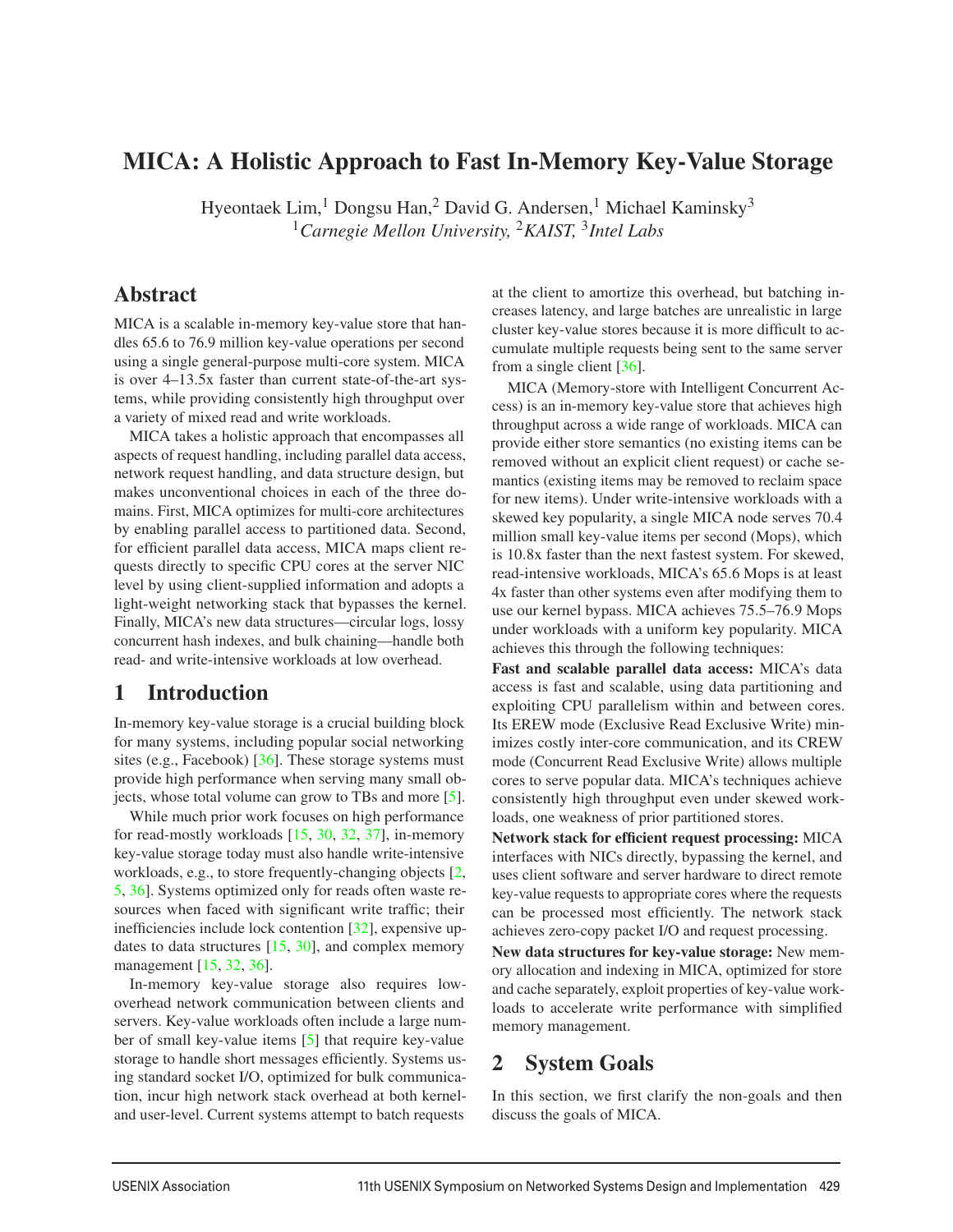Non-Goals: We do not change the *cluster* architecture. It can still shard data and balance load across nodes, and perform replication and failure recovery.

We do not aim to handle large items that span multiple packets. Most key-value items will fit comfortably in a single packet [5]. Clients can store a large item in a traditional key-value system and put a pointer to that system in MICA. This only marginally increases total latency; one extra round-trip time for indirection is smaller than the transfer time of a large item sending multiple packets.

We do not strive for durability: All data is stored in DRAM. If needed, log-based mechanisms such as those from RAMCloud [37] would be needed to allow data to persist across power failures or reboots.

MICA instead strives to achieve the following goals: High single-node throughput: Sites such as Facebook replicate some key-value nodes purely to handle load [36]. Faster nodes may reduce cost by requiring fewer of them overall, reducing the cost and overhead of replication and invalidation. High-speed nodes are also more able to handle load spikes and popularity hot spots. Importantly, using fewer nodes can also reduce job latency by reducing the number of servers touched by client requests. A single user request can create more than 500 key-value requests [36], and when these requests go to many nodes, the time until all replies arrive increases, delaying completion of the user request [10]. Having fewer nodes reduces fan-out, and thus, can improve job completion time.

Low end-to-end latency: The end-to-end latency of a remote key-value request greatly affects performance when a client must send back-to-back requests (e.g., when subsequent requests are dependent). The system should minimize both local key-value processing latency and the number of round-trips between the client and server.

Consistent performance across workloads: Real workloads often have a Zipf-distributed key popularity [5], and it is crucial to provide fast key-value operations regardless of skew. Recent uses of in-memory key-value storage also demand fast processing for write-intensive workloads [2, 36].

Handle small, variable-length key-value items: Most key-value items are small  $[5]$ . Thus, it is important to process requests for them efficiently. Ideally, keyvalue request processing over the network should be as fast as packet processing in software routers—40 to 80 Gbps [12, 19]. Variable-length items require careful memory management to reduce fragmentation that can waste substantial space [5].

Key-value storage interface and semantics: The system must support standard single-key requests (e.g., GET(key), PUT(key,value), DELETE(key)) that are common in systems such as Memcached. In cache mode, the system performs automatic cache management that may evict stored items at its discretion (e.g., LRU); in

store mode, the system must not remove any stored items without clients' permission while striving to achieve good memory utilization.

Commodity hardware: Using general-purpose hardware reduces the cost of development, equipment, and operation. Today's server hardware can provide high-speed I/O [12, 22], comparable to that of specialized hardware such as FPGAs and RDMA-enabled NICs.

Although recent studies tried to achieve some of these goals, none of their solutions comprehensively address them. Some systems achieve high throughput by supporting only small fixed-length keys [33]. Many rely on clientbased request batching [15, 30, 33, 36] to amortize high network I/O overhead, which is less effective in a large installation of key-value stores [14]; use specialized hardware, often with multiple client-server round-trips and/or no support for item eviction (e.g., FPGAs [7, 29], RDMAenabled NICs [35]); or do not specifically address remote request processing [45]. Many focus on uniform and/or read-intensive workloads; several systems lack evaluation for skewed workloads [7, 33, 35], and some systems have lower throughput for write-intensive workloads than read-intensive workloads [30]. Several systems attempt to handle memory fragmentation explicitly [36], but there are scenarios where the system never reclaims fragmented free memory, as we describe in the next section. The fast packet processing achieved by software routers and lowoverhead network stacks [12, 19, 20, 41, 43] set a bar for how fast a key-value system *might* operate on generalpurpose hardware, but do not teach how their techniques apply to the higher-level processing of key-value requests.

### 3 Key Design Choices

Achieving our goals requires rethinking how we design *parallel data access*, the *network stack*, and *key-value data structures*. We make an unconventional choice for each; we discuss how we overcome its potential drawbacks to achieve our goals. Figure 1 depicts how these components fit together.

#### 3.1 Parallel Data Access

Exploiting the parallelism of modern multi-core systems is crucial for high performance. The most common access models are concurrent access and exclusive access:

Concurrent access is used by most key-value systems [15, 30, 36]. As in Figure 2 (a), multiple CPU cores can access the shared data. The integrity of the data structure must be maintained using mutexes [36], optimistic locking [15, 30], or lock-free data structures [34].

Unfortunately, concurrent writes scale poorly: they incur frequent cache line transfer between cores, because only one core can hold the cache line of the same memory location for writing at the same time.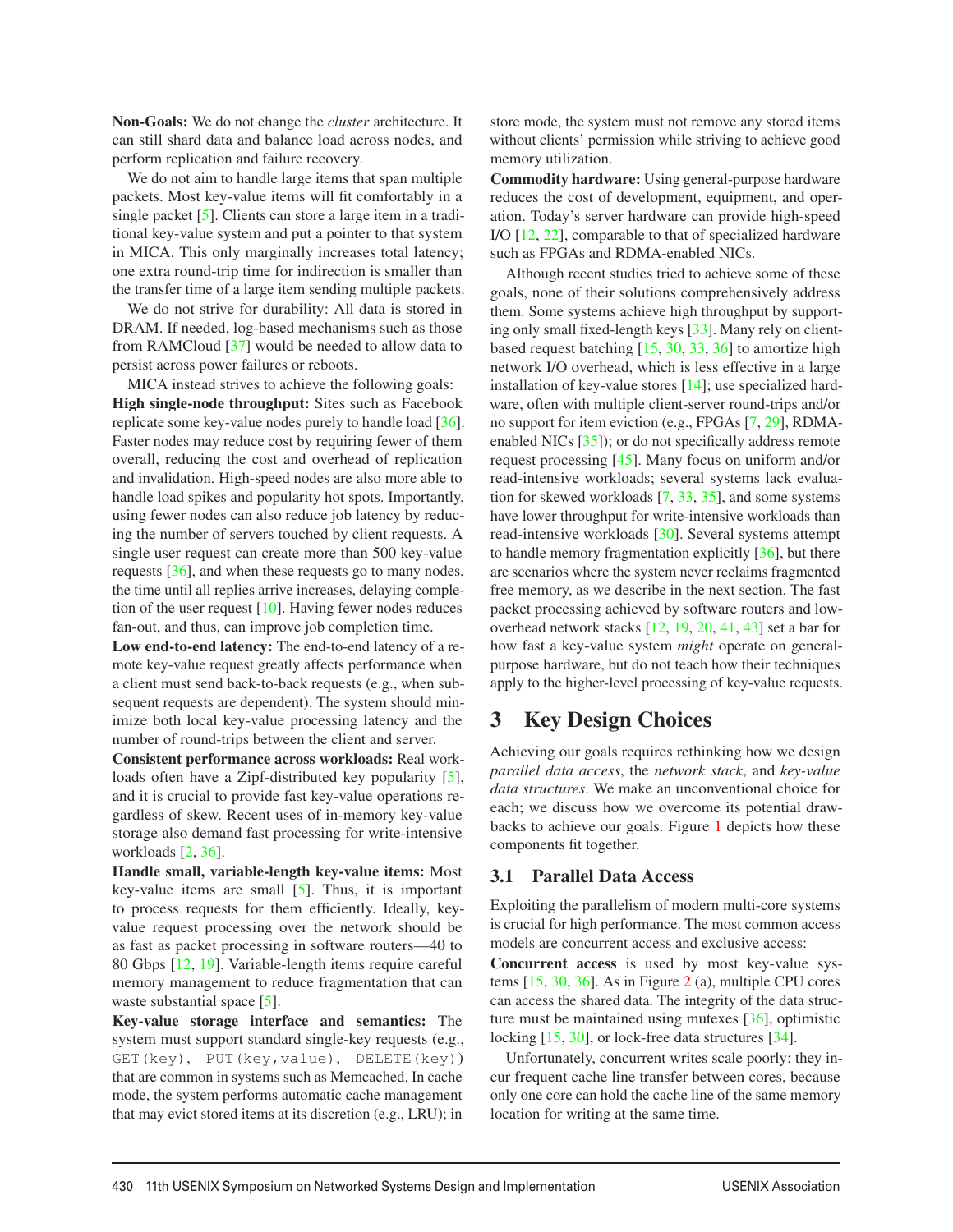| Server                                                                                |                       |
|---------------------------------------------------------------------------------------|-----------------------|
| CPU core<br>$\mathop{\mathrm{Client}}$                                                | Memory                |
| $\rm {Parallel}$<br>${\bf Network}$<br>CPU core<br>$\mathbb{C}$ lient<br>data         | * Key-value<br>data   |
| , NIC<br>stàck<br>accéss                                                              | structures            |
| CPU core<br>$\mathrm{Client}$<br>$(\frac{83.2}{84.2})$<br>$($ §3.1/§4.1) <sup>3</sup> | $\sqrt{(§3.3/\$4.3)}$ |
| CPU core<br>$\mathop{\mathrm{Client}}$                                                |                       |

Figure 1: Components of in-memory key-value stores. MICA's key design choices in §3 and their details in §4.



Figure 2: Parallel data access models.

Exclusive access has been explored less often for keyvalue storage [6, 25, 33]. Only one core can access part of the data, as in Figure 2 (b). By partitioning the data ("sharding"), each core exclusively accesses its own partition in parallel without inter-core communication.

Prior work observed that partitioning *can* have the best throughput and scalability [30, 45], but cautions that it lowers performance when the load between partitions is imbalanced, as happens under skewed key popularity [15, 30, 45]. Furthermore, because each core can access only data within its own partition, *request direction* is needed to forward requests to the appropriate CPU core.

MICA's parallel data access: MICA partitions data and mainly uses exclusive access to the partitions. MICA exploits CPU caches and packet burst I/O to disproportionately speed more loaded partitions, nearly eliminating the penalty from skewed workloads. MICA can fall back to concurrent reads if the load is extremely skewed, but avoids concurrent writes, which are always slower than exclusive writes. Section 4.1 describes our data access models and partitioning scheme.

#### 3.2 Network Stack

This section discusses how MICA avoids network stack overhead and directs packets to individual cores.

#### 3.2.1 Network I/O

Network I/O is one of the most expensive processing steps for in-memory key-value storage. TCP processing alone may consume 70% of CPU time on a many-core optimized key-value store [33].

The socket I/O used by most in-memory key-value stores [15, 30, 33, 45] provides portability and ease of development. However, it underperforms in packets per second because it has high per-read() overhead. Many systems therefore often have clients include a batch of requests in a single larger packet to amortize I/O overhead. Direct NIC access is common in software routers to achieve line-rate packet processing [12, 19]. This raw access to NIC hardware bypasses the kernel to minimize the packet I/O overhead. It delivers packets in bursts to efficiently use CPU cycles and the PCIe bus connecting NICs and CPUs. Direct access, however, precludes useful TCP features such as retransmission, flow control, and congestion control.

MICA's network I/O uses direct NIC access. By targeting only small key-value items, it needs fewer transportlayer features. Clients are responsible for retransmitting packets if needed. Section 4.2 describes such issues and our design in more detail.

#### 3.2.2 Request Direction

Request direction delivers client requests to CPU cores for processing.1 Modern NICs can deliver packets to specific cores for load balancing or core affinity using hardwarebased packet classification and multi-queue support.



Figure 3: Request direction mechanisms.

Flow-level core affinity is available using two methods: Receive-Side Scaling (RSS) [12, 19] sends packets to cores based by hashing the packet header 5-tuple to identify which RX queue to target. Flow Director (FDir) [41] can more flexibly use different parts of the packet header plus a user-supplied table to map header values to RX queues. Efficient network stacks use affinity to reduce inter-core contention for TCP control blocks [20, 41].

Flow affinity reduces only *transport layer* contention, not *application-level* contention [20], because a single transport flow can contain requests for any objects (Figure  $3$  (a)). Even for datagrams, the benefit of flow affinity is small due to a lack of locality across datagrams [36].

Object-level core affinity distributes requests to cores based upon the application's partitioning. For example, requests sharing the same key would all go to the core handling that key's partition (Figure 3 (b)).

<sup>&</sup>lt;sup>1</sup>Because we target small key-value requests, we will use requests and packets interchangeably.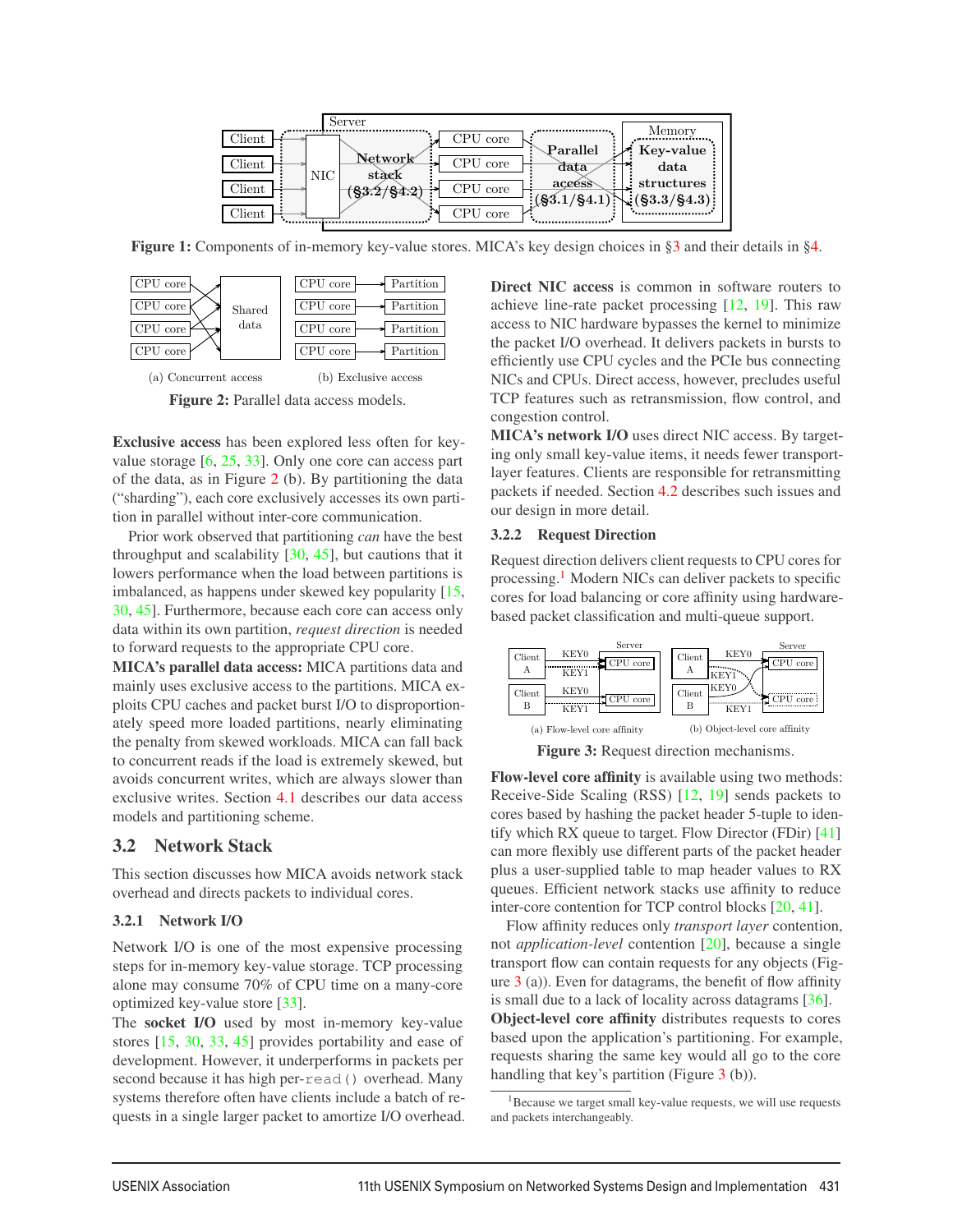Systems using exclusive access require object-level core affinity, but commodity NIC hardware cannot directly parse and understand application-level semantics. Software request redirection (e.g., message passing [33]) incurs inter-core communication, which the exclusive access model is designed to avoid.

MICA's request direction uses Flow Director [23, 31]. Its *clients* then encode object-level affinity information in a way Flow Director can understand. Servers, in turn, inform clients about the object-to-partition mapping. Section 4.2 describes how this mechanism works.

#### 3.3 Key-Value Data Structures

This section describes MICA's choice for two main data structures: allocators that manage memory space for storing key-value items and indexes to find items quickly.

#### 3.3.1 Memory Allocator



A dynamic object allocator is a common choice for storing variable-length key-value items (Figure 4 (a)). Systems such as Memcached typically use a slab approach: they divide object sizes into classes (e.g., 48-byte, 56-byte,  $...,$  1-MiB<sup>2</sup>) and maintain separate ("segregated") memory pools for these classes [15, 36]. Because the amount of space that each class uses typically varies over time, the systems use a global memory manager that allocates large memory blocks (e.g., 1 MiB) to the pools and dynamically rebalances allocations between classes.

The major challenge for dynamic allocation is the memory fragmentation caused when blocks are not fully filled. There may be no free blocks or free objects for some size classes while blocks from other classes are partly empty after deletions. Defragmentation packs objects of each object tightly to make free blocks, which involves expensive memory copy. This process is even more complex if the memory manager performs rebalancing concurrently with threads accessing the memory for other reads and writes. Append-only log structures are write-friendly, placing new data items at the end of a linear data structure called a "log" (Figure 4 (b)). To update an item, it simply inserts a new item to the log that overrides the previous value. Inserts and updates thus access memory sequentially, incurring fewer cache and TLB misses, making logs

particularly suited for bulk data writes. This approach is common in flash memory stores due to the high cost of random flash writes [3, 4, 28], but has been used in only a few in-memory key-value systems [37].

Garbage collection is crucial to space efficiency. It reclaims space occupied by overwritten and deleted objects by moving live objects to a new log and removing the old log. Unfortunately, garbage collection is costly and often reduces performance because of the large amount of data it must copy, trading memory efficiency against request processing speed.

MICA's memory allocator: MICA uses separate memory allocators for cache and store semantics. Its cache mode uses a log structure with inexpensive garbage collection and in-place update support (Section 4.3.1). MICA's allocator provides fast inserts and updates, and exploits cache semantics to eliminate log garbage collection and drastically simplify free space defragmentation. Its store mode uses segregated fits [42, 47] that share the unified memory space to avoid rebalancing size classes (Section 4.3.3).

#### 3.3.2 Indexing: Read-oriented vs. Write-friendly

Read-oriented index: Common choices for indexing are hash tables [15, 33, 36] or tree-like structures [30]. However, conventional data structures are much slower for writes compared to reads; hash tables examine many slots to find a space for the new item [15], and trees may require multiple operations to maintain structural invariants [30].

Write-friendly index: Hash tables using *chaining* [33, 36] can insert new items without accessing many memory locations, but they suffer a time-space tradeoff: by having long chains (few hash buckets), an item lookup must follow a long chain of items, this requiring multiple random dependent memory accesses; when chains are short (many hash buckets), memory overhead to store chaining pointers increases. *Lossy data structures* are rather unusual in in-memory key-value storage and studied only in limited contexts [7], but it is the standard design in hardware indexes such as CPU caches [21].

MICA's index: MICA uses new index data structures to offer both high-speed read and write. In cache mode, MICA's lossy index also leverages the cache semantics to achieve high insertion speed; it evicts an old item in the hash table when a hash collision occurs instead of spending system resources to resolve the collision. By using the memory allocator's eviction support, the MICA lossy index can avoid evicting recently-used items (Section 4.3.2). The MICA lossless index uses *bulk chaining*, which allocates cache line-aligned space to a bucket for each chain segment. This keeps the chain length short and space efficiency high (Section 4.3.3).

 ${}^{2}$ Binary prefixes (powers of 2) end with an "i" suffix, whereas SI prefixes (powers of 10) have no "i" suffix.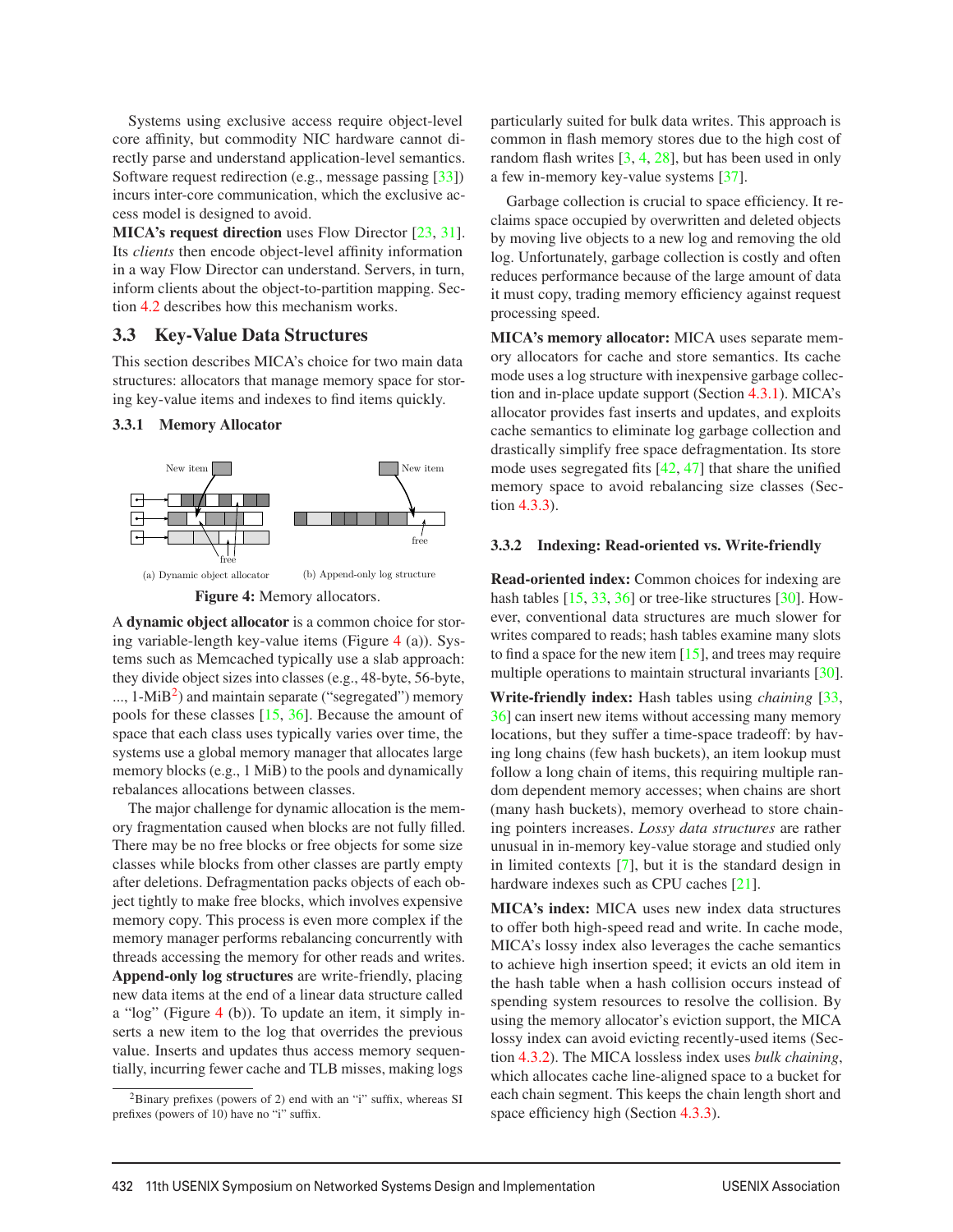# 4 MICA Design

This section describes each component in MICA and discusses how they operate together to achieve its goals.

#### 4.1 Parallel Data Access

This section explains how CPU cores access data in MICA, but assumes that cores process only the requests for which they are responsible. Later in Section 4.2, we discuss how MICA assigns remote requests to CPU cores.

#### 4.1.1 Keyhash-Based Partitioning

MICA creates one or more partitions per CPU core and stores key-value items in a partition determined by their key. Such horizontal partitioning is often used to shard *across* nodes [4, 11], but some key-value storage systems also use it across cores within a node  $[6, 25, 33]$ .

MICA uses a *keyhash* to determine each item's partition. A keyhash is the 64-bit hash of an item's key calculated by the client and used throughout key-value processing in MICA. MICA uses the first few high order bits of the keyhash to obtain the partition index for the item.

Keyhash partitioning uniformly maps keys to partitions, reducing the request distribution imbalance. For example, in a Zipf-distributed population of size  $192 \times 2^{20}$  (192 Mi) with skewness 0.99 as used by YCSB  $[9]$ ,<sup>3</sup> the most popular key is  $9.3 \times 10^6$  times more frequently accessed than the average; after partitioning keys into 16 partitions, however, the most popular partition is only 53% more frequently requested than the average.

MICA retains high throughput under this remaining partition-level skew because it can process requests in "hot" partitions more efficiently, for two reasons. First, a partition is popular *because* it contains "hot" items; these hot items naturally create locality in data access. With high locality, MICA experiences fewer CPU cache misses when accessing items. Second, the skew causes packet I/O to be more efficient for popular partitions (described in Section 4.2.1). As a result, throughput for the Zipfdistributed workload is 86% of the uniformly-distributed workload, making MICA's partitioned design practical even under skewed workloads.

#### 4.1.2 Operation Modes

MICA can operate in EREW (Exclusive Read Exclusive Write) or CREW (Concurrent Read Exclusive Write). *EREW* assigns a single CPU core to each partition for all operations. No concurrent access to partitions eliminates synchronization and inter-core communication, making MICA scale linearly with CPU cores. *CREW* allows any core to read partitions, but only a single core can write. This combines the benefit of concurrent read and exclusive write; the former allows all cores to process read requests, while the latter still reduces expensive cache line transfer. CREW handles reads efficiently under highly skewed load, at the cost of managing read-write conflicts. MICA minimizes the synchronization cost with efficient optimistic locking [48] (Section 4.3.2).

Supporting cache semantics in CREW, however, raises a challenge for read (GET) requests: During a GET, the cache may need to update cache management information. For example, policies such as LRU use bookkeeping to remember recently used items, which can cause conflicts and cache-line bouncing among cores. This, in turn, defeats the purpose of using exclusive writes.

To address this problem, we choose an approximate approach: MICA counts reads only from the exclusive-write core. Clients round-robin CREW reads across all cores in a NUMA domain, so this is effectively a samplingbased approximation to, e.g., LRU replacement as used in MICA's item eviction support (Section 4.3.1).

To show performance benefits of EREW and CREW, our MICA prototype also provides the CRCW (Concurrent Read Concurrent Write) mode, in which MICA allows multiple cores to read and write any partition. This effectively models concurrent access to the shared data in non-partitioned key-value systems.

#### 4.2 Network Stack

The network stack in MICA provides *network I/O* to transfer packet data between NICs and the server software, and *request direction* to route requests to an appropriate CPU core to make subsequent key-value processing efficient.

Exploiting the small key-value items that MICA targets, request and response packets use UDP. Despite clients not benefiting from TCP's packet loss recovery and flow/congestion control, UDP has been used widely for read requests (e.g., GET) in large-scale deployments of in-memory key-value storage systems [36] for low latency and low overhead. Our protocol includes sequence numbers in packets, and our application relies on the idempotency of GET and PUT operations for simple and stateless application-driven loss recovery, if needed: some queries may not be useful past a deadline, and in many cases, the network is provisioned well, making retransmission rare and congestion control less crucial [36].

#### 4.2.1 Direct NIC Access

MICA uses Intel's DPDK [22] instead of standard socket I/O. This allows our user-level server software to control NICs and transfer packet data with minimal overhead. MICA differs from general network processing [12, 19, 41] that has used direct NIC access in that MICA is an application that processes high-level key-value requests.

In NUMA (non-uniform memory access) systems with multiple CPUs, NICs may have different affinities to CPUs. For example, our evaluation hardware has two

 $3i$ -th key constitutes  $1/(i^{0.99}H_{n,0.99})$  of total requests, where  $H_{n,0.99} = \sum_{i=1}^{n} (1/i^{0.99})$  and *n* is the total number of keys.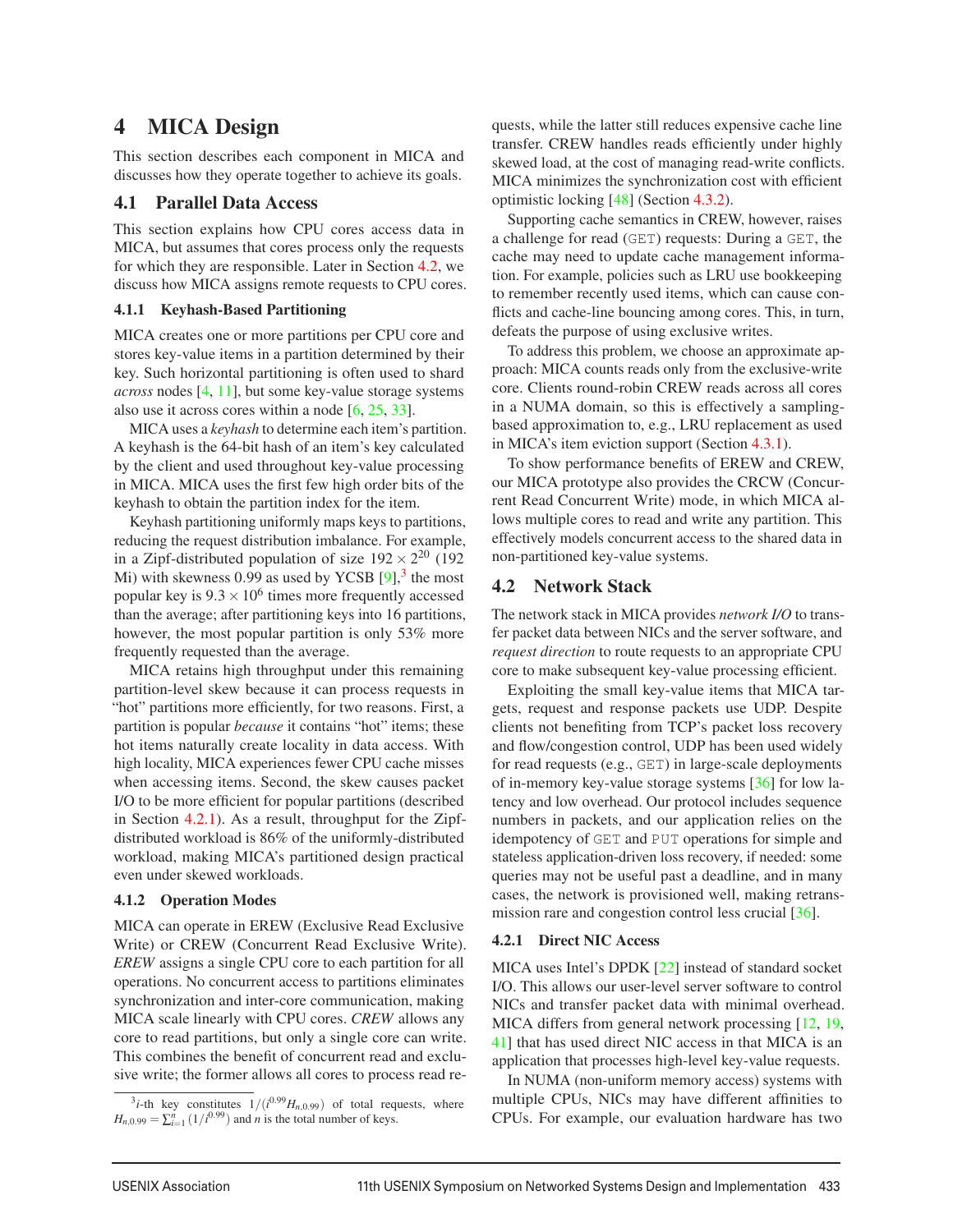CPUs, each connected to two NICs via a direct PCIe bus. MICA uses NUMA-aware memory allocation so that each CPU and NIC only accesses packet buffers stored in their respective NUMA domains.

MICA uses NIC multi-queue support to allocate a dedicated RX and TX queue to each core. Cores exclusively access their own queues without synchronization in a similar way to EREW data access. By directing a packet to an RX queue, the packet can be processed by a specific core, as we discuss in Section 4.2.2.

Burst packet I/O: MICA uses the DPDK's burst packet I/O to transfer multiple packets (up to 32 in our implementation) each time it requests packets from RX queues or transmits them to TX queues. Burst I/O reduces the perpacket cost of accessing and modifying the queue, while adding only trivial delay to request processing because the burst size is small compared to the packet processing rate.

Importantly, burst I/O helps handle skewed workloads. A core processing popular partitions spends more time processing requests, and therefore performs packet I/O less frequently. The lower I/O frequency increases the burst size, reducing the per-packet I/O cost (Section 5.2). Therefore, popular partitions have more CPU available for key-value processing. An unpopular partition's core has higher per-packet I/O cost, but handles fewer requests.

Zero-copy processing: MICA avoids packet data copy throughout RX/TX and request processing. MICA uses MTU-sized packet buffers for RX even if incoming requests are small. Upon receiving a request, MICA avoids memory allocation and copying by reusing the request packet to construct a response: it flips the source and destination addresses and ports in the header and updates only the part of the packet payload that differs between the request and response.

#### 4.2.2 Client-Assisted Hardware Request Direction

Modern NICs help scale packet processing by directing packets to different RX queues using hardware features such as Receiver-Side Scaling (RSS) and Flow Director (FDir) [12, 19, 41] based on the packet header.

Because each MICA key-value request is an individual packet, we wish to use *hardware* packet direction to directly send packets to the appropriate queue based upon the key. Doing so is much more efficient than redirecting packets in software. Unfortunately, the NIC alone cannot provide key-based request direction: RSS and FDir cannot classify based on the packet payload, and cannot examine variable length fields such as request keys.

Client assistance: We instead take advantage of the opportunity to co-design the client and server. The client caches information from a server directory about the operation mode (EREW or CREW), number of cores, NUMA domains, and NICs, and number of partitions.



Figure 5: Design of a circular log.

The client then embeds the request direction information in the packet header: If the request uses exclusive data access (read/write on EREW and write on CREW), the client calculates the partition index from the keyhash of the request. If the request can be handled by any core (a CREW read), it picks a server core index in a round-robin way (across requests, but in the same NUMA domain (Section 4.2.1)). Finally, the client encodes the partition or core index as the UDP destination port.<sup>4</sup> The server programs FDir to use the UDP destination port, without hashing, ("perfect match filter" [23]), as an index into a table mapping UDP port numbers to a destination RX queue. Key hashing only slightly burdens clients. Using fast string hash functions such as CityHash [8], a single client machine equipped with dual 6-core CPUs on our testbed can generate over 40 M requests/second with client-side key hashing. Clients include the keyhash in requests, and servers reuse the embedded keyhash when they need a keyhash during the request processing to benefit from offloaded hash computation.

Client-assisted request direction using NIC hardware allows efficient request processing. Our results in Section 5.5 show that an optimized software-based request direction that receives packets from any core and distributes them to appropriate cores is significantly slower than MICA's hardware-based approach.

#### 4.3 Data Structure

MICA, in cache mode, uses *circular logs* to manage memory for key-value items and *lossy concurrent hash indexes* to index the stored items. Both data structures exploit cache semantics to provide fast writes and simple memory management. Each MICA partition consists of a single circular log and lossy concurrent hash index.

MICA provides a store mode with straightforward extensions using segregated fits to allocate memory for keyvalue items and *bulk chaining* to convert the lossy concurrent hash indexes into lossless ones.

#### 4.3.1 Circular Log

MICA stores items in its circular log by appending them to the *tail* of the log (Figure 5). This results in a spaceefficient packing. It updates items in-place as long as the

<sup>4</sup>To avoid confusion between partition indices and the core indices, we use different ranges of UDP ports; a partition may be mapped to a core whose index differs from the partition index.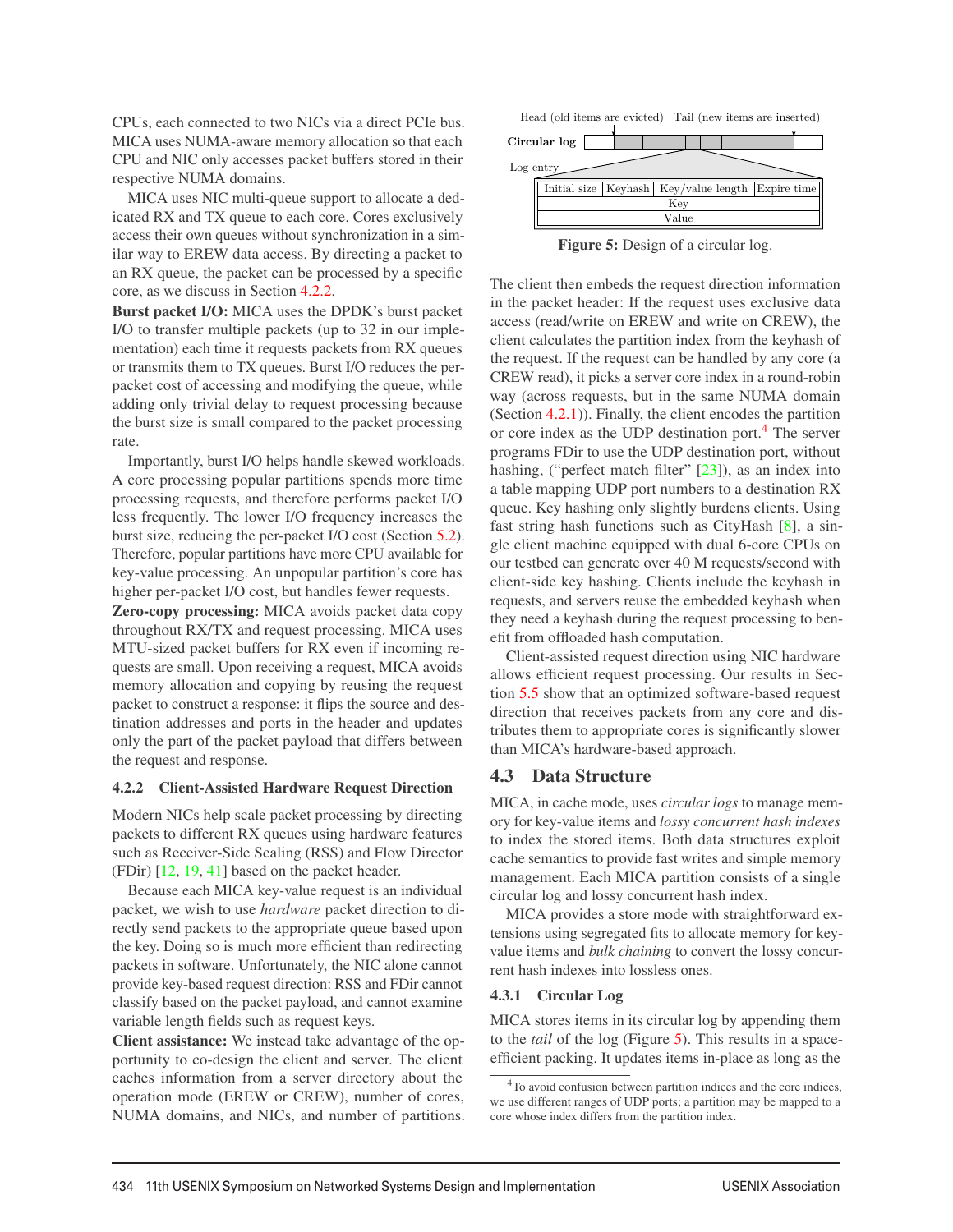new size of the key+value does not exceed the size of the item when it was first inserted. The size of the circular log is bounded and does not change, so to add a new item to a full log, MICA evicts the oldest item(s) at the *head* of the log to make space.

Each entry includes the key and value length, key, and value. To locate the next item in the log and support item resizing, the entry contains the initial item size, and for fast lookup, it stores the keyhash of the item. The entry has an expire time set by the client to ignore stale data.

Garbage collection and defragmentation: The circular log eliminates the expensive garbage collection and free space defragmentation that are required in conventional log structures and dynamic memory allocators. Previously deleted items in the log are automatically collected and removed when new items enter the log. Almost all free space remains contiguously between the tail and head.

Exploiting the eviction of live items: Items evicted at the head are not reinserted to the log even if they have not yet expired. In other words, the log may delete items without clients knowing it. This behavior is valid in cache workloads; a key-value store must evict items when it becomes full. For example, Memcached [32] uses LRU to remove items and reserve space for new items.

MICA uses this item eviction to implement common eviction schemes at low cost. Its "natural" eviction is FIFO. MICA can provide LRU by reinserting any requested items at the tail because only the least recently used items are evicted at the head. MICA can approximate LRU by reinserting requested items selectively—by ignoring items recently (re)inserted and close to the tail; this approximation offers eviction similar to LRU without frequent reinserts, because recently accessed items remain close to the tail and far from the head.

A second challenge for conventional logs is that any reference to an evicted item becomes dangling. MICA does not store back pointers in the log entry to discover all references to the entry; instead, it provides detection, and removes dangling pointers incrementally (Section 4.3.2). Low-level memory management: MICA uses hugepages and NUMA-aware allocation. Hugepages (2 MiB in x86-64) use fewer TLB entries for the same amount of memory, which significantly reduces TLB misses during request processing. Like the network stack, MICA allocates memory for circular logs such that cores access only local memory.

Without explicit range checking, accessing an entry near the end of the log (e.g., at  $2^{34} - 8$  in the example below) could cause an invalid read or segmentation fault by reading off the end of the range. To avoid such errors without range checking, MICA manually maps the virtual memory addresses right after the end of the log to the same physical page as the first page of the log, making the entire log appear locally contiguous:



Figure 6: Design of a lossy concurrent hash index.



Our MICA prototype implements this scheme in userspace by mapping a pool of hugepages to virtual addresses using the mmap() system call.

#### 4.3.2 Lossy Concurrent Hash Index

MICA's hash index locates key-value items in the log using a set-associative cache similar to that used in CPU caches. As shown in Figure 6, a hash index consists of multiple buckets (configurable for the workload), and each bucket has a fixed number of index entries (configurable in the source code; 15 in our prototype to occupy exactly two cache lines). MICA uses a portion of the keyhashes to determine an item's bucket; the item can occupy any index entry of the bucket unless there is a duplicate.

Each index entry contains partial information for the item: a tag and the item offset within the log. A tag is another portion of the indexed item's keyhash used for filtering lookup keys that do not match: it can tell whether the indexed item will never match against the lookup key by comparing the stored tag and the tag from the lookup keyhash. We avoid using a zero tag value by making it one because we use the zero value to indicate an empty index entry. Items are deleted by writing zero values to the index entry; the entry in the log will be automatically garbage collected.

Note that the parts of keyhashes used for the partition index, the bucket number, and the tag do not overlap. Our prototype uses 64-bit keyhashes to provide sufficient bits. Lossiness: The hash index is lossy. When indexing a new key-value item into a full bucket of the hash index, the index evicts an index entry to accommodate the new item. The item evicted is determined by its age; if the item offset is most behind the tail of the log, the item is the oldest (or least recently used if the log is using LRU), and the associated index entry of the item is reclaimed.

This lossy property allows fast insertion. It avoids expensive resolution of hash collisions that lossless indexes of other key-value stores require [15, 33]. As a result,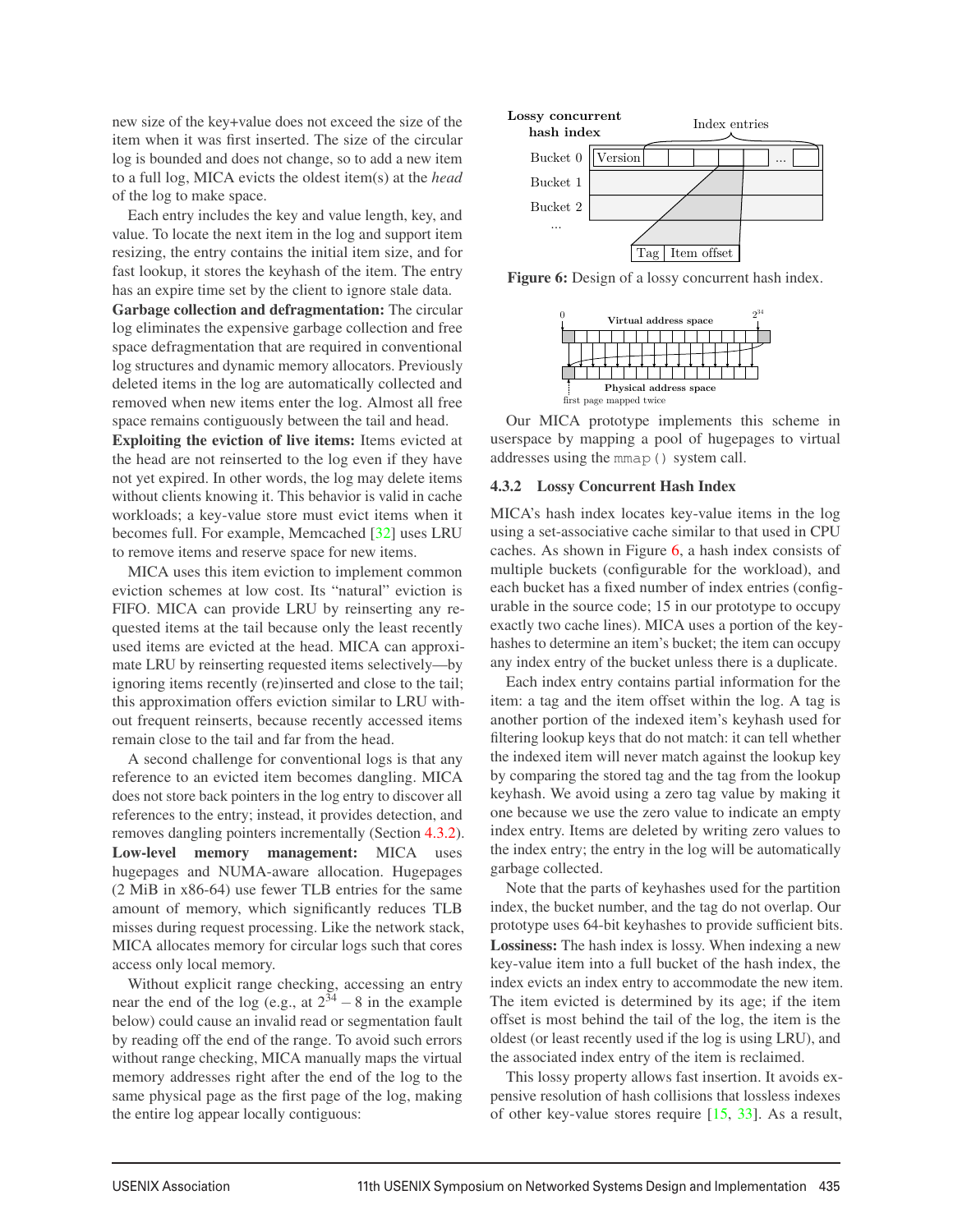

Figure 7: Offset space for dangling pointer detection.

MICA's insert speed is comparable to lookup speed. Handling dangling pointers: When an item is evicted from the log, MICA does not delete its index entry. Although it is possible to store back pointers in the log entry, updating the hash index requires a random memory write and is complicated due to locking if the index is being accessed concurrently, so MICA does not. As a result, index pointers can "dangle," pointing to invalid entries.

To address this problem, MICA uses large pointers for head/tail and item offsets. As depicted in Figure 7, MICA's index stores log offsets that are wider than needed to address the full size of the log (e.g., 48-bit offsets vs 34 bits for a 16 GiB log). MICA detects a dangling pointer before using it by checking if the difference between the log tail and the item offset is larger than the actual log size.<sup>5</sup> If the tail wraps around the 48-bit size, however, a dangling pointer may appear valid again, so MICA scans the index incrementally to remove stale pointers.

This scanning must merely complete a full cycle before the tail wraps around in its wide offset space. The speed at which it wraps is determined by the increment rate of the tail and the width of the item offset. In practice, full scanning is infrequent even if writes occur very frequently. For example, with 48-bit offsets and writes occurring at  $2^{30}$  bytes/second (millions of operations/second), the tail wraps every  $2^{48-30}$  seconds. If the index has  $2^{24}$  buckets, MICA must scan only  $2<sup>6</sup>$  buckets per second, which adds negligible overhead.

Supporting concurrent access: MICA's hash index must behave correctly if the system permits concurrent operations (e.g., CREW). For this, each bucket contains a 32-bit version number. It performs reads optimistically using this version counter to avoid generating memory writes while satisfying GET requests  $[15, 30, 48]$ . When accessing an item, MICA checks if the initial state of the version number of the bucket is even-numbered, and upon completion of data fetch from the index and log, it reads the version number again to check if the final version number is equal to the initial version number. If either check fails, it repeats the read request processing from the beginning. For writes, MICA increments the version number by one before beginning, and increments the version number by one again after finishing all writes. In





Figure 8: Segregated free lists for a unified space.

CRCW mode, which allows multiple writers to access the same bucket, a writer also spins until the initial version number is even (i.e., no other writers to this bucket) using a compare-swap operation instruction.

Our MICA prototype uses different code to optimize locking. It uses conventional instructions to manipulate version numbers to exploit memory access ordering on the x86 architecture [48] in CREW mode where there is only one writer. EREW mode does not require synchronization between cores, so MICA ignores version numbers. Because of such a hard-coded optimization, the current prototype lacks support for runtime switching between the operation modes.

Multi-stage prefetching: To retrieve or update an item, MICA must perform request parsing, hash index lookup, and log entry retrieval. These stages cause random memory access that can significantly lower system performance if cores stall due to CPU cache and TLB misses.

MICA uses multi-stage prefetching to interleave computation and memory access. MICA applies memory prefetching for random memory access done at each processing stage in sequence. For example, when a burst of 8 RX packets arrives, MICA fetches packets 0 and 1 and *prefetches* packets 2 and 3. It decodes the requests in packets 0 and 1, and prefetches buckets of the hash index that these requests will access. MICA continues packet payload prefetching for packets 4 and 5. It then prefetches log entries that may be accessed by the requests of packets 0 and 1 while prefetching the hash index buckets for packets 2 and 3, and the payload of packet 6 and 7. MICA continues this pipeline until all requests are processed.

#### 4.3.3 Store Mode

The store mode of MICA uses segregated fits [42, 47] similar to fast malloc implementations [27], instead of the circular log. Figure 8 depicts this approach. MICA defines multiple size classes incrementing by 8 bytes covering all supported item sizes, and maintains a freelist for each size class (a linked list of pointers referencing unoccupied memory regions that are at least as large as the size class). When a new item is inserted, MICA chooses the smallest size class that is at least as large as the item size and has any free space. It stores the item in the free space, and inserts any unused region of the free space into a freelist that matches that region's size. When an item is deleted, MICA coalesces any adjacent free regions using boundary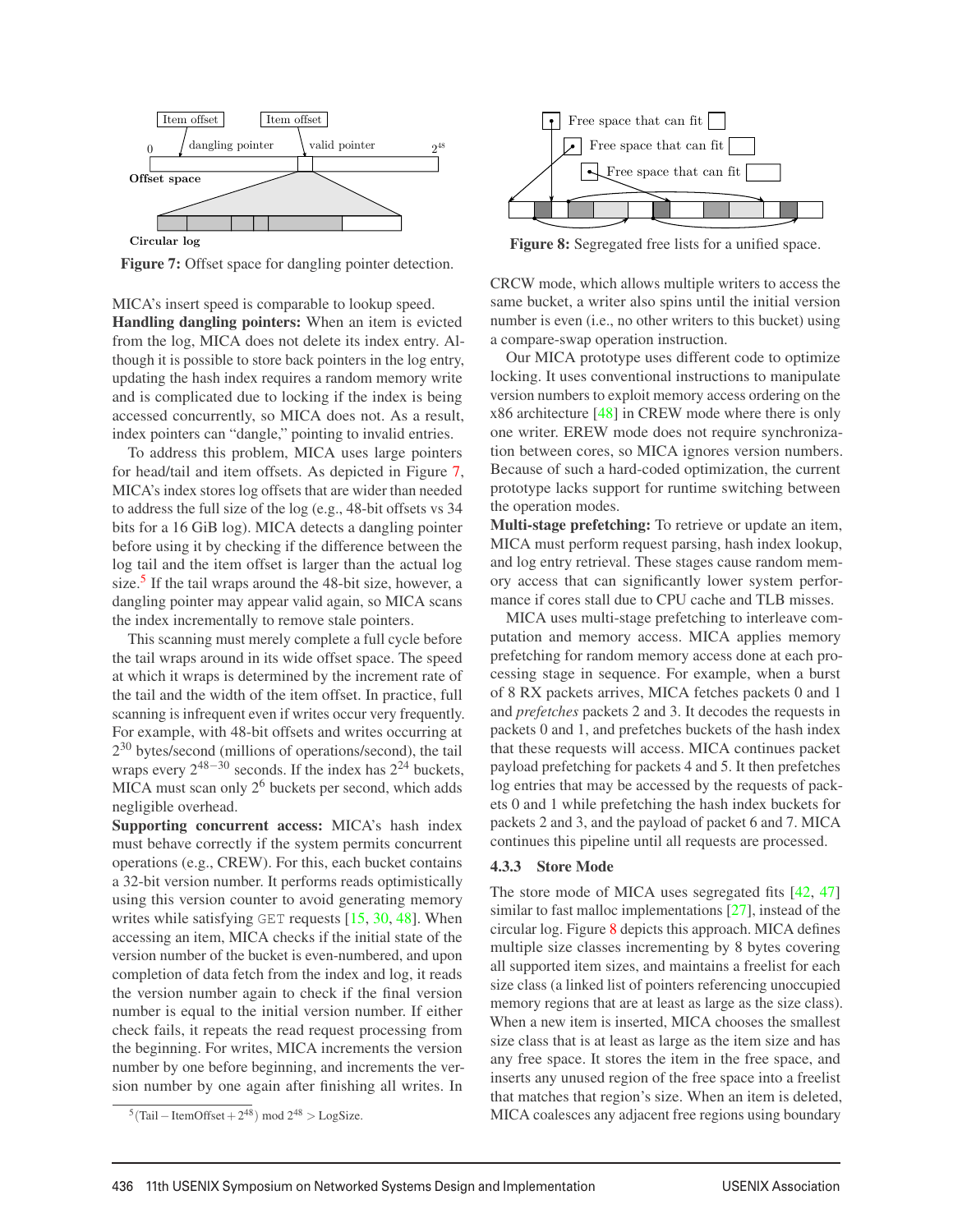

Figure 9: Bulk chaining in MICA's lossless hash index.

tags [26] to recreate a large free region.

MICA's segregated fits differ from the simple segregated storage used in Memcached [15, 32]. MICA maintains a unified space for all size classes; on the contrary, Memcached's SLAB allocator dynamically assigns memory blocks to size classes, which effectively partitions the memory space according to size classes. The unified space of MICA eliminates the need to rebalance size classes unlike the simple segregated storage. Using segregated fits also makes better use of memory because MICA already has partitioning done with keyhashes; a SLAB allocator introducing another partitioning would likely waste memory by allocating a whole block for only a few items, resulting in low memory occupancy.

MICA converts its lossy concurrent hash index into a lossless hash index by using *bulk chaining*. Bulk chaining is similar to the traditional chaining method in hash tables; it adds more memory space to the buckets that contain an excessive number of items.

Figure 9 shows the design of the lossless hash index. MICA uses the lossy concurrent hash index as the main buckets and allocates space for separate spare buckets that are fewer than the main buckets. When a bucket experiences an overflow, whether it is a main bucket or spare bucket, MICA adds an unused spare bucket to the full bucket to form a bucket chain. If there are no more spare buckets available, MICA rejects the new item and returns an out-of-space error to the client.

This data structure is friendly to memory access. The main buckets store most of items (about 95%), keeping the number of random memory read for an index lookup close to 1; as a comparison, cuckoo hashing [39] used in improved Memcached systems [15] would require 1.5 random memory accesses per index lookup in expectation. MICA also allows good memory efficiency; because the spare buckets only store overflow items, making the number of spare buckets 10% of the main buckets allows the system to store the entire dataset of 192 Mi items in our experiments (Section 5).

# 5 Evaluation

We answer four questions about MICA in this section:

- *Does it perform well under diverse workloads?*
- *Does it provide good latency?*
- *How does it scale with more cores and NIC ports?*
- *How does each component affect performance?*

Our results show that MICA has consistently high throughput and low latency under a variety of workloads. It scales nearly linearly, using CPU cores and NIC ports efficiently. Each component of MICA is needed. MICA achieves 65.6–76.9 million operations/second (Mops), which is over  $4-13.5x$  faster than the next fastest system; the gap widens as the fraction of write requests increases.

MICA is written in 12 K lines of C and runs on x86-64 GNU/Linux. Packet I/O uses the Intel DPDK 1.4.1 [22]. Compared systems: We use custom versions of opensource Memcached [32], MemC3 [15], Masstree [30], and RAMCloud [37]. The revisions of the original code we used are: Memcached: 87e2f36; MemC3: an internal version; Masstree: 4ffb946; RAMCloud: a0f6889.

Note that the compared systems often offer additional capabilities compared to others. For example, Masstree can handle range queries, and RAMCloud offers low latency processing on InfiniBand; on the other hand, these key-value stores do not support automatic item eviction as Memcached systems do. Our evaluation focuses on the performance of the standard features (e.g., single key queries) common to all the compared systems, rather than highlighting the potential performance impact from these semantic differences.

Modifications to compared systems: We modify the compared systems to use our lightweight network stack to avoid using expensive socket I/O or special hardware (e.g., InfiniBand). When measuring Memcached's baseline latency, we use its original network stack using the kernel to obtain the latency distribution that typical Memcached deployments would experience. Our experiments do not use any client-side request batching. We also modified these systems to invoke memory allocation functions though our framework if they use hugepages, because the DPDK requests all hugepages from the OS at initialization and would make the unmodified systems inoperable if they request hugepages from the OS; we kept other memory allocations using no hugepages as-is. Finally, while running experiments, we found that statistics collection in RAMCloud caused lock contention, so we disabled it for better multi-core performance.

### 5.1 Evaluation Setup

Server/client configuration: MICA server runs on a machine equipped with dual 8-core CPUs (Intel Xeon E5- 2680 @2.70 GHz), 64 GiB of total system memory, and eight 10-Gb Ethernet ports (four Intel X520-T2's). Each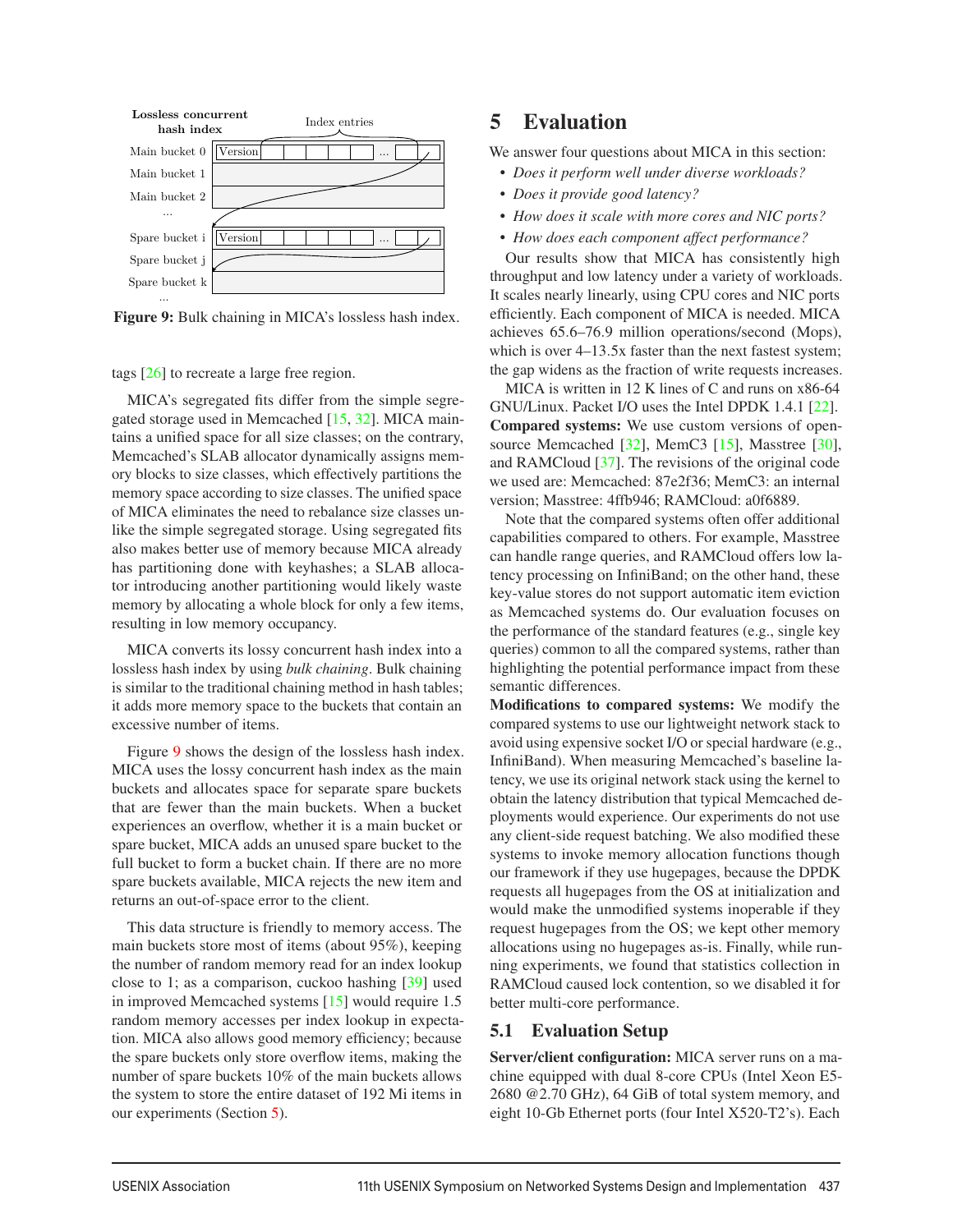CPU has 20 MiB of L3 cache. We disabled logical processor support ("Hyper-Threading"). Each CPU accesses the 32 GiB of the system memory that resides in its local NUMA domain over a quad-channel DDR3-1600 bus. Each CPU socket is directly connected to two NICs using PCIe gen2. Access to hardware resources in the remote NUMA domain uses an interconnect between two CPUs (Intel QuickPath).

We reserved the half of the memory (16 GiB in each NUMA domain) for hugepages regardless of how MICA and the compared systems use hugepages.

MICA allocates 16 partitions in the server, and these partitions are assigned to different cores. We configured the cache version of MICA to use approximate LRU to evict items; MICA reinserts any recently accessed item at the tail if the item is closer to the head than to the tail of the circular log.

Two client machines with dual 6-core CPUs (Intel Xeon L5640 @2.27 GHz) and two Intel X520-T2's generate workloads. The server and clients are directly connected without a switch. Each client is connected to the NICs from both NUMA domains of the server, allowing a client to send a request to any server CPU.

Workloads: We explore different aspects of the systems by varying the item size, skew, and read-write ratio.

We use three datasets as shown in the following table:

| Dataset | Key Size(B) | Value Size (B) | Count  |
|---------|-------------|----------------|--------|
| Tiny    |             |                | 192 Mi |
| Small   | 16          | 64             | 128 Mi |
| Large   | 128         | 1024           | 8 Mi   |

We use two workload types: *uniform* and *skewed*. Uniform workloads use the same key popularity for all requests; skewed workloads use a non-uniform key popularity that follows a Zipf distribution of skewness 0.99, which is the same as YCSB's [9].

Workloads have a *varied ratio between GET and PUT*. 50% GET (50% PUT) workloads are write-intensive, and 95% GET (5% PUT) workloads are read-intensive. They correspond to YCSB's A and B workloads, respectively. Workload generation: We use our custom key-value request generator that uses similar techniques to our lightweight network stack to send more than 40 Mops of key-value requests per machine to saturate the link.<sup>6</sup> It uses approximation techniques of Zipf distribution generation [17, 38] for fast skewed workload generation.

To find the maximum *meaningful* throughput of a system, we adjust the workload generation rate to allow only marginal packet losses  $\left($  < 1% at any NIC port). We could generate requests at the highest rate to cause best-effort

request processing (which can boost measured throughput more than 10%), as is commonly done in throughput measurement of software routers [12, 19], but we avoid this method because we expect that real deployments of in-memory key-value stores would not tolerate excessive packet losses, and such flooding can distort the intended skew in the workload by causing biased packet losses at different cores.

The workload generator does not receive every response from the server. On our client machines, receiving packets whose size is not a multiple of 64 bytes is substantially slower due to an issue in the PCIe bus [18].

The workload generator works around this slow RX by sampling responses to perform fewer packet RX from NIC to CPU. It uses its real source MAC addresses for only a fraction of requests, causing its NIC to drop the responses to the other requests. By looking at the sampled responses, the workload generator can validate that the server has correctly processed the requests. Our server is unaffected from this issue and performs full packet RX.

#### 5.2 System Throughput

We first compare the full-system throughput. MICA uses EREW with all 16 cores. However, we use a different number of cores for the other systems to obtain their best throughput because some of them (Memcached, MemC3, and RAMCloud) achieve higher throughput with fewer cores (Section 5.4). The throughput numbers are calculated from the actual number of responses sent to the clients after processing the requests at the server. We denote the cache version of MICA by MICA-c and the store version of MICA by MICA-s.

Figure 10 (top) plots the experiment result using *tiny key-value items*. MICA performs best, regardless of the skew or the GET ratio. MICA's throughput reaches 75.5– 76.9 Mops for uniform workloads and 65.6–70.5 Mops for skewed ones; its parallel data access does not incur more than a 14% penalty for skewed workloads. MICA uses 54.9–66.4 Gbps of network bandwidth at this processing speed—this speed is very close to 66.6 Gbps that our network stack can handle when doing packet I/O only. The next best system is Masstree at 16.5 Mops, while others are below 6.1 Mops. All systems except MICA suffer noticeably under write-intensive 50% GET.

*Small key-value items* show similar results in Figure 10 (middle). However, the gap between MICA and the other systems shrinks because MICA becomes network bottlenecked while the other systems never saturate the network bandwidth in our experiments.

*Large key-value items*, shown in Figure 10 (bottom), exacerbates the network bandwidth bottleneck, further limiting MICA's throughput. MICA achieves 12.6–14.6 Mops for 50% GET and 8.6–9.4 Mops for 95% GET; note that MICA shows high throughput with lower GET ratios,

<sup>6</sup>MICA clients are still allowed to use standard socket I/O in cases where the socket overhead on the client machines is acceptable because the MICA server and clients use the plain UDP protocol.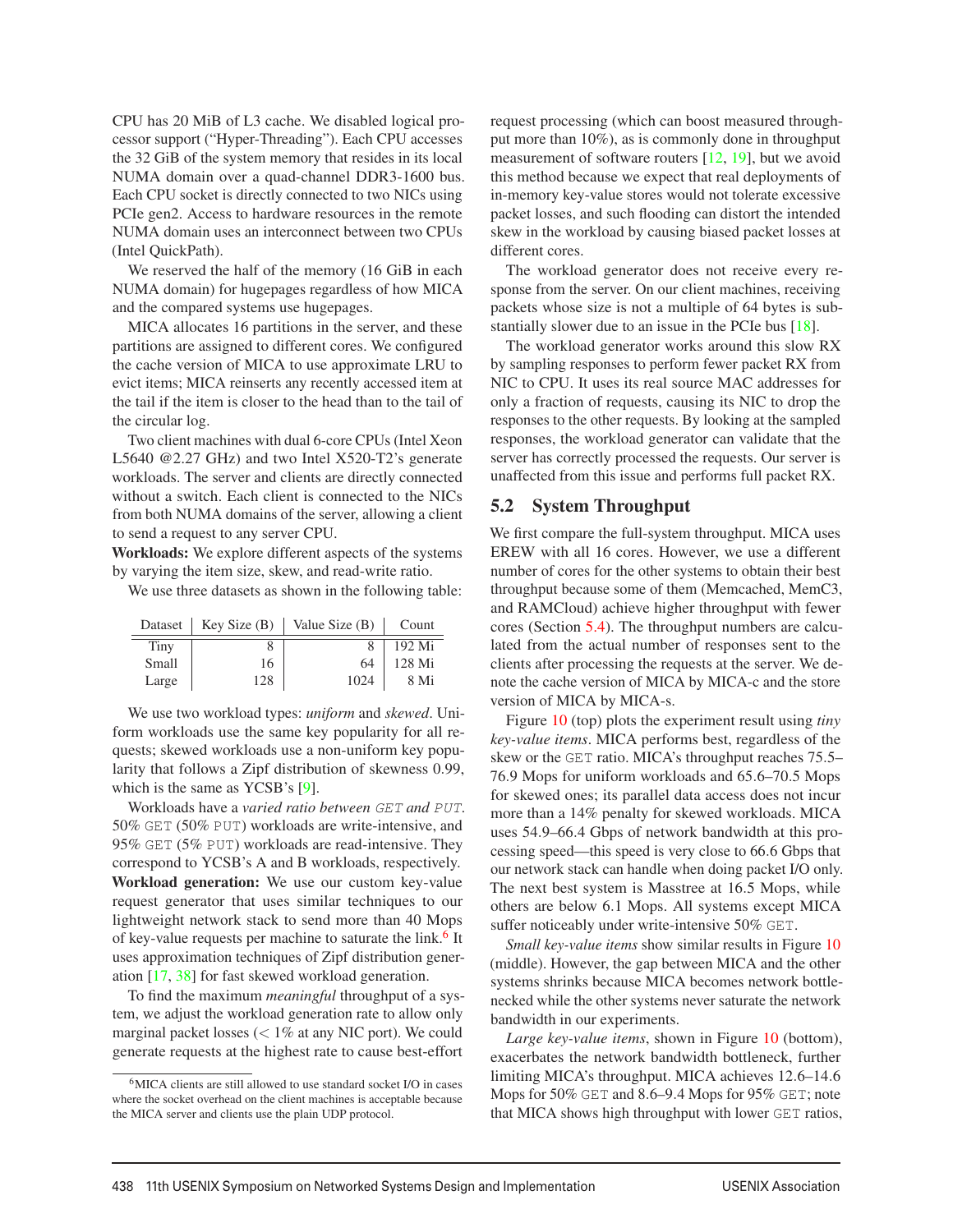

Figure 10: End-to-end throughput of in-memory keyvalue systems. All systems use our lightweight network stack that does not require request batching. The bottom graph (large key-value items) uses a different Y scale from the first two graphs'.

which require less network bandwidth as the server can omit the key and value from the responses. Unlike MICA, however, all other systems achieve higher throughput under 95% GET than under 50% GET because these systems are bottleneck locally, not by the network bandwidth.

In those measurements, MICA's cache and store modes show only minor differences in the performance. We will refer to the cache version of MICA as MICA in the rest of the evaluation for simplicity.

Skew resistance: Figure 11 compares the per-core throughput under uniform and skewed workloads of 50% GET with tiny items. MICA uses EREW. Several cores process more requests under the skewed workload than under the uniform workload because they process requests more efficiently. The skew in the workload increases the RX burst size of the most loaded core from 10.2 packets per I/O to 17.3 packets per I/O, reducing its per-packet I/O cost, and the higher data locality caused by the workload skew improves the average cache hit ratio of all cores from



Figure 11: Per-core breakdown of end-to-end throughput.



Figure 12: Local throughput of key-value data structures.

67.8% to 77.8%. A local benchmark in Figure 12 (without network processing) also shows that skewed workloads grant good throughput for local key-value processing due to the data locality. These results further justify the partitioned design of MICA and explains why MICA retains high throughput under skewed workloads.

Summary: MICA's throughput reaches 76.9 Mops, at least 4x faster than the next best system. MICA delivers consistent performance across different skewness, writeintensiveness, and key-value sizes.

#### 5.3 Latency

To show that MICA achieves comparably low latency while providing high throughput, we compare MICA's latency with that of the original Memcached implementation that uses the kernel network stack. To measure the end-to-end latency, clients tag each request packet with the current timestamp. When receiving responses, clients compare the current timestamp and the previous timestamp echoed back in the responses. We use uniform 50%



Figure 13: End-to-end latency of the original Memcached and MICA as a function of throughput.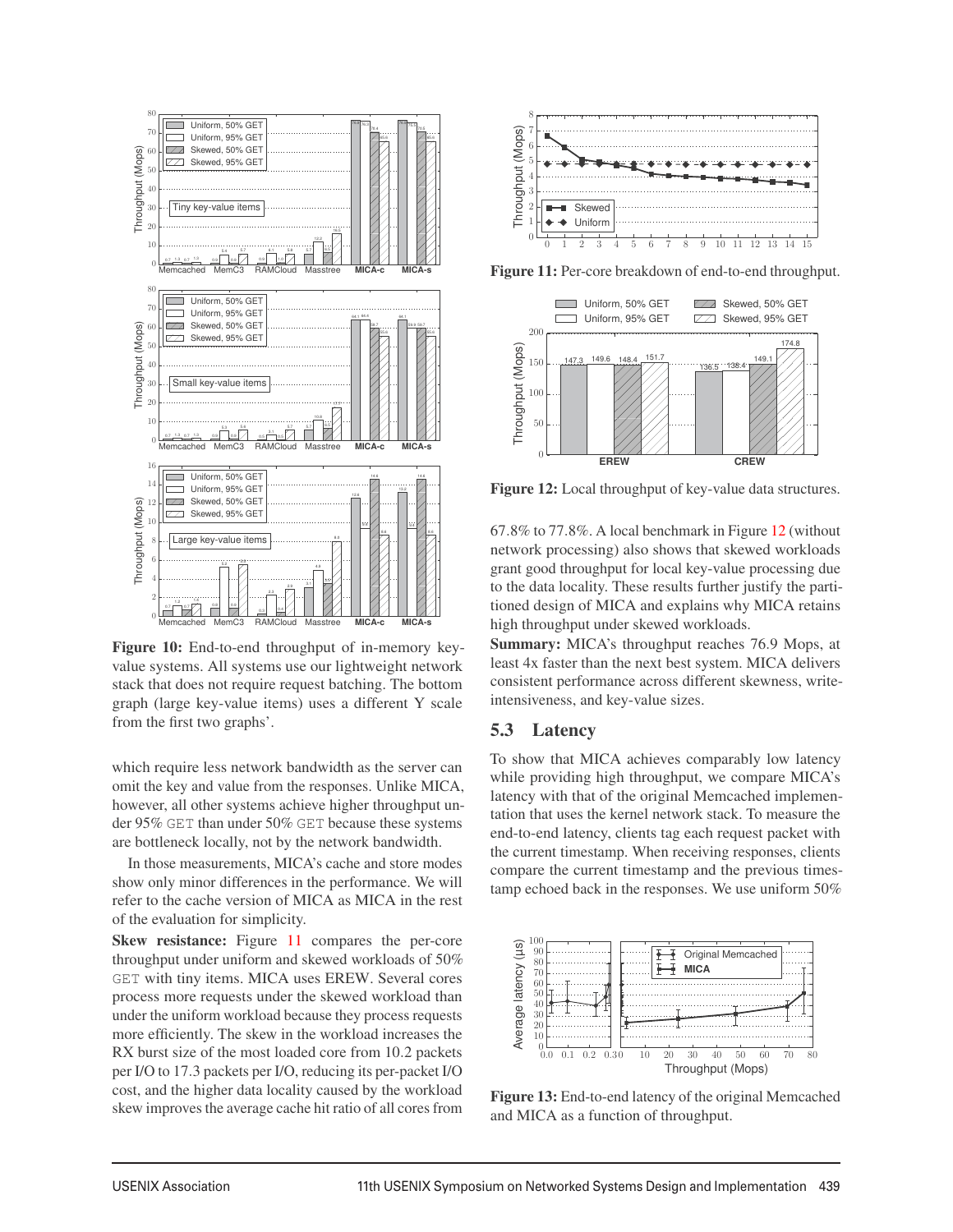

Figure 14: End-to-end throughput of in-memory keyvalue systems using a varying number of cores. All systems use our lightweight network stack.

GET workloads on tiny items. MICA uses EREW. The client varies the request rate to observe the relationship between throughput and latency.

Figure 13 plots the end-to-end latency as a function of throughput; the error bars indicate 5th- and 95thpercentile latency. The original Memcached exhibits almost flat latency up to certain throughput, whereas MICA shows varied latency depending on the throughput it serves. MICA's latency lies between 24–52 μs. At the similar latency level of 40 μs, MICA shows 69 Mops—more than two orders of magnitude faster than Memcached.

Because MICA uses a single round-trip per request unlike RDMA-based systems [35], we believe that MICA provides best-in-class low-latency key-value operations. Summary: MICA achieves both high throughput and latency near the network minimum.

#### 5.4 Scalability

CPU scalability: We vary now the number of CPU cores and compare the end-to-end throughput. We allocate cores evenly to both NUMA domains so that cores can efficiently access NICs connected to their CPU socket. We use skewed workloads on tiny items because it is generally more difficult for partitioned stores to handle skewed workloads. MICA uses EREW.

Figure 14 (upper) compares core scalability of systems with 50% GET. Only MICA and Masstree perform better with more cores. Memcached, MemC3, and RAMCloud scale poorly, achieving their best throughput at 2 cores.

The trend continues for 95% GET requests in Figure 14



Figure 15: End-to-end throughput of in-memory keyvalue systems using a varying number of NIC ports. All systems use our lightweight network stack.

(lower); MICA and Masstree scale well as before. The rest also achieve higher throughput, but still do not scale. Note that some systems scale differently from their original papers. For example, MemC3 achieves 5.7 Mops at 4 cores, while the original paper shows 4.4 Mops at 16 cores [15]. This is because using our network stack instead of their network stack reduces I/O cost, which may expose a different bottleneck (e.g., key-value data structures) that can change the optimal number of cores for the best throughput.

Network scalability: We also change the available network bandwidth by varying the number of NIC ports we use for request processing. Figure 15 shows that MICA again scales well with high network bandwidth, because MICA can use almost all available network bandwidth for request processing. The GET ratio does not affect the result for MICA significantly. This result suggests that MICA can possibly scale further with higher network bandwidth (e.g., multiple 40 Gbps NICs). MICA and Masstree achieve similar performance under the 95% GET workload when using 2 ports, but Masstree and other systems do not scale well with more ports.

Summary: MICA scales well with more CPU cores and more network bandwidth, even under write-intensive workloads where other systems tend to scale worse.

#### 5.5 Necessity of the Holistic Approach

In this section, we demonstrate how each component of MICA contributes to its performance. Because MICA is a coherent system that exploits the synergy between its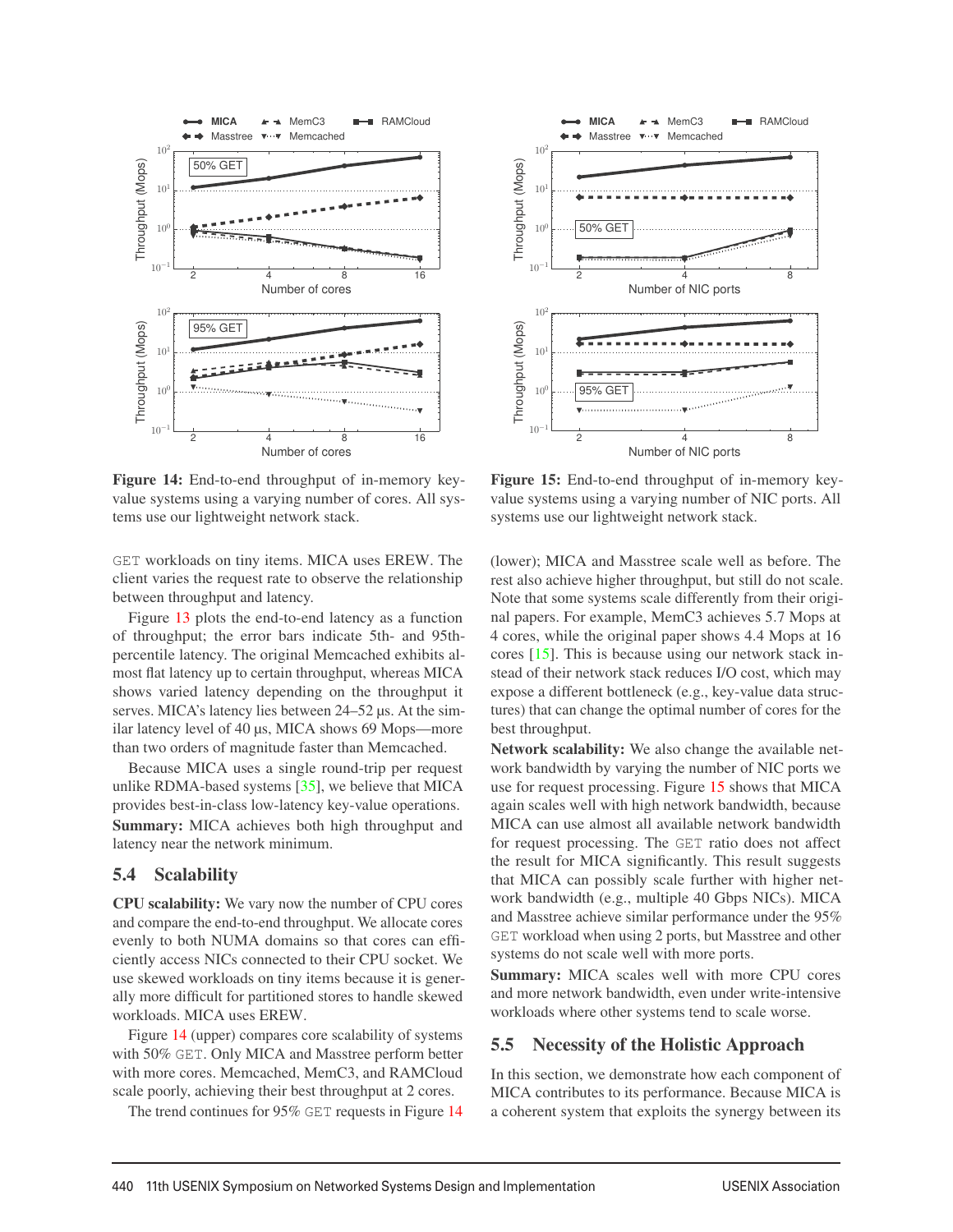

Figure 16: End-to-end performance using MICA's EREW, CREW, and CRCW.

| Method                 | Workload | Throughput |
|------------------------|----------|------------|
| Software-only          | Uniform  | 33.9 Mops  |
|                        | Skewed   | 28.1 Mops  |
| <b>Client-assisted</b> | Uniform  | 76.9 Mops  |
| hardware-based         | Skewed   | 70.4 Mops  |

Table 1: End-to-end throughput of different request direction methods.

components, we compare different approaches for one component while keeping the other components the same. Parallel data access: We use end-to-end experiments to measure how different data access modes affect the system performance. We use tiny items only. Figure 16 shows the end-to-end results. EREW shows consistently good performance. CREW achieves slightly higher throughput with high GET ratios on skewed workloads compared to EREW (white bars at 95% GET) because despite the overheads from bucket version management, CREW can use multiple cores to read popular items without incurring excessive inter-core communication. While CRCW performs better than any other compared systems (Section 5.2), CRCW offers no benefit over EREW and CREW; this suggests that we should avoid CRCW.

Network stack: As shown in Section 5.2, switching Masstree to our network stack resulted in much higher throughput (16.5 Mops without request batching) than the throughput from the original paper (8.9 Mops with request batching [30]); this indicates that our network stack provides efficient I/O for key-value processing.

The next question is how important it is to use hardware to direct requests for exclusive access in MICA. To compare with MICA's client-assisted hardware request direction, we implemented software-only request direction: clients send requests to any server core in a round-robin way, and the server cores direct the received requests to the appropriate cores for EREW data access. We use Intel DPDK's queue to implement message queues between cores. We use 50% GET on tiny items.

Table 1 shows that software request direction achieves only 40.0–44.1% of MICA's throughput. This is due to the inter-core communication overhead of software request

| Method      | Workload   | Throughput |
|-------------|------------|------------|
| Partitioned | 50% GET    | 5.8 Mops   |
| Masstree    | $95\%$ GET | 17.9 Mops  |
| <b>MICA</b> | $50\%$ GET | 70.4 Mops  |
|             | 95% GET    | 65.6 Mops  |

Table 2: End-to-end throughput comparison between partitioned Masstree and MICA using skewed workloads.

direction. Thus, MICA's request direction is crucial for realizing the benefit of exclusive access.

Key-value data structures: MICA's circular logs, lossy concurrent hash indexes, and bulk chaining permit highspeed read and write operations with simple memory management. Even CRCW, the slowest data access mode of MICA, outperforms the second best system, Masstree (Section 5.2).

We also demonstrate that partitioning existing data structures does not simply grant MICA's high performance. For this, we compare MICA with "partitioned" Masstree, which uses one Masstree instance per core, with its support for concurrent access disabled in the source code. This is similar to MICA's EREW. We also use the same partitioning and request direction scheme.

Table 2 shows the result with skewed workloads on tiny items. Partitioned Masstree achieves only 8.2–27.3% of MICA's performance, with the throughput for 50% GET even lower than non-partitioned Masstree (Section 5.2). This indicates that to make best use of MICA's parallel data access and network stack, it is important to use keyvalue data structures that perform high-speed writes and to provide high efficiency with data partitioning.

In conclusion, the holistic approach is essential; any missing component significantly degrades performance.

# 6 Related Work

Most DRAM stores are not partitioned: Memcached [32], RAMCloud [37], MemC3 [15], Masstree [30], and Silo  $[45]$  all have a single partition for each server node. Masstree and Silo show that partitioning can be efficient under some workloads but is slow under workloads with a skewed key popularity and many cross-partition transactions. MICA exploits burst I/O and locality so that even in its exclusive EREW mode, loaded partitions run faster. It can do so because the simple key-value requests that it targets do not cross partitions.

Partitioned systems are fast with well-partitioned data. Memcached on Tilera [6], CPHash [33], and Chronos [25] are partitioned in-memory key-value systems that exclusively access partitioned hash tables to minimize lock contention and cache movement, similar to MICA's EREW partitions. These systems lack support for other partitioning such as MICA's CREW that can provide higher throughput under read-intensive skewed workloads.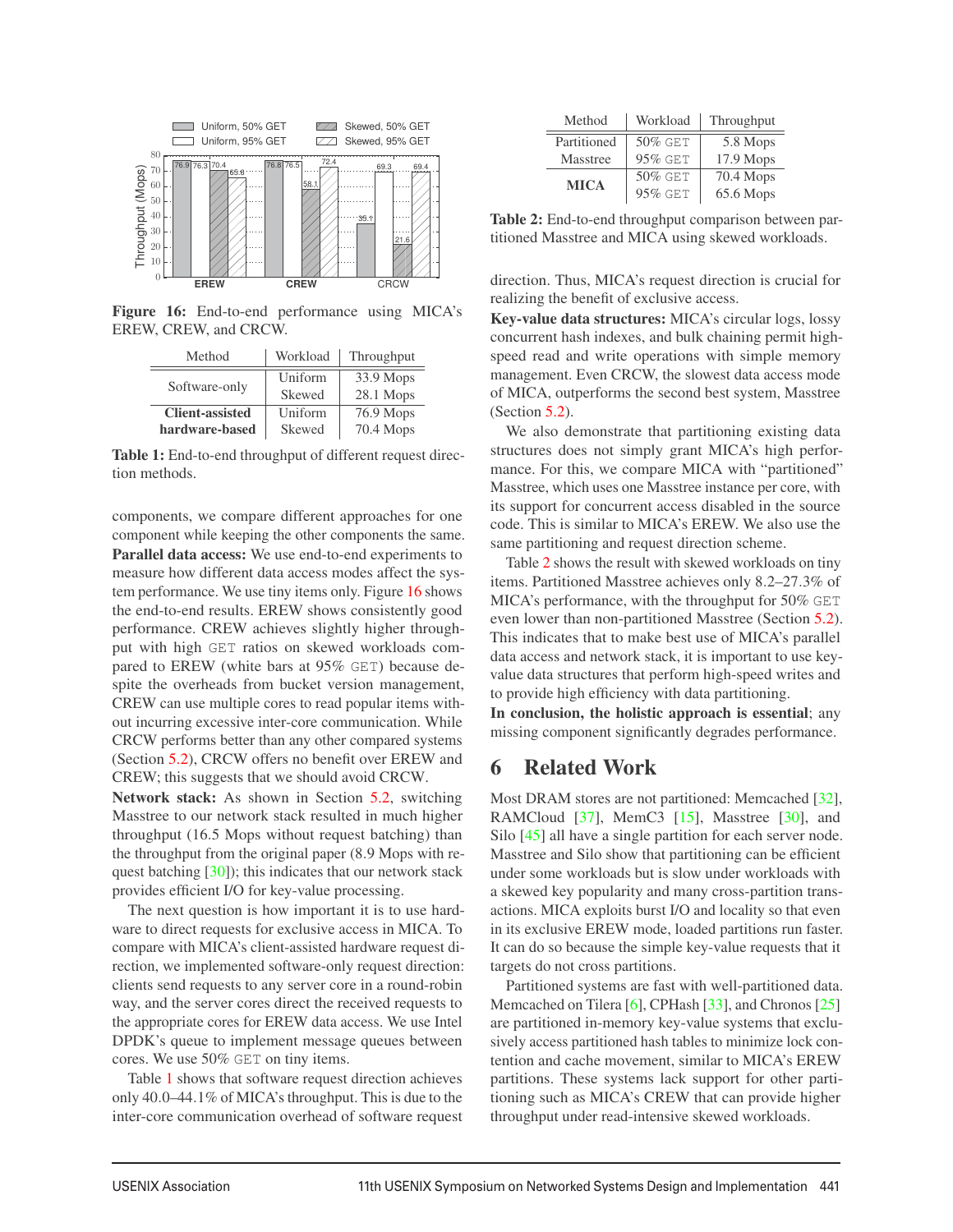H-Store [44] and VoltDB [46] use single-threaded execution engines that access their own partition exclusively, avoiding expensive concurrency control. Because workload skew can reduce system throughput, they require careful data partitioning, even using machine learning methods [40], and dynamic load balancing [25]. MICA achieves similar throughput under both uniform and skewed workloads without extensive partitioning and load balancing effort because MICA's keyhash-based partitioning mitigates the skew using and its request processing for popular partitions exploits burst packet I/O and cachefriendly memory access.

Several in-memory key-value systems focus on low latency request processing. RAMCloud achieves 4.9– 15.3 μs end-to-end latency for small objects [1], and Chronos exhibits average latency of 10 μs and a 99thpercentile latency of 30 μs, on low latency networks such as InfiniBand and Myrinet. Pilaf [35] serves read requests using one-sided RDMA reads on a low-latency network. Our MICA prototype currently runs on 10-Gb Ethernet NIC whose base latency is much higher [16]; we plan to evaluate MICA on a low-latency network such.

Prior work studies providing a high performance reliable transport service using low-level unreliable datagram services. The Memcached UDP protocol relies on application-level packet loss recovery [36]. Low-overhead user-level implementations for TCP such as mTCP [24] can offer reliable communication to Memcached applications without incurring high performance penalties. Lowlatency networks such as InfiniBand often implement hardware-level reliable datagrams [35].

Affinity-Accept [41] uses Flow Director on the commodity NIC hardware to load balance TCP connections across multiple CPU cores. Chronos [25] directs remote requests to server cores using client-supplied information, similar to MICA; however, Chronos uses softwarebased packet classification whose throughput for small key-value requests is significantly lower than MICA's hardware-based classification.

Strict or complex item eviction schemes in keyvalue stores can be so costly that it can reduce system throughput significantly. MemC3 [15] replaces Memcached [32]'s original LRU with a CLOCK-based approximation to avoid contention caused by LRU list management. MICA's circular log and lossy concurrent hash index use its lossy property to support common eviction schemes at low cost; the lossy concurrent hash index is easily extended to support lossless operations by using bulk chaining.

A worthwhile area of future work is applying MICA's techniques to semantically richer systems, such as those that are durable  $[37]$ , or provide range queries  $[13, 30]$ or multi-key transactions [45]. Our results show that existing systems such as Masstree can benefit considerably

simply by moving to a lightweight network stack; nevertheless, operations in these systems may cross partitions, it remains to be seen how to best harness the speed of exclusively accessed partitions.

### 7 Conclusion

MICA is an in-memory key-value store that provides highperformance, scalable key-value storage. It provides consistently high throughput and low latency for read/writeintensive workloads with a uniform/skewed key popularity. We demonstrate high-speed request processing with MICA's parallel data access to partitioned data, efficient network stack that delivers remote requests to appropriate CPU cores, and new lossy and lossless data structures that exploit properties of key-value workloads to provide high-speed write operations without complicating memory management.

# Acknowledgments

This work was supported by funding from the National Science Foundation under awards CCF-0964474 and CNS-1040801, Intel via the Intel Science and Technology Center for Cloud Computing (ISTC-CC), and Basic Science Research Program through the National Research Foundation of Korea funded by MSIP (NRF-2013R1A1A1076024). Hyeontaek Lim was supported in part by the Facebook Fellowship. We would like to thank Nick Feamster, John Ousterhout, Dong Zhou, Yandong Mao, Wyatt Lloyd, and our NSDI reviewers for their valuable feedback, and Prabal Dutta for shepherding this paper.

### References

- [1] Ramcloud project wiki: clusterperf November 12, 2012, 2012. https://ramcloud.stanford.edu/wi ki/display/ramcloud/clusterperf+Novemb er+12%2C+2012.
- [2] A. Ahmed, M. Aly, J. Gonzalez, S. Narayanamurthy, and A. J. Smola. Scalable inference in latent variable models. In *Proceedings of the fifth ACM international conference on Web search and data mining*, Feb. 2012.
- [3] A. Anand, C. Muthukrishnan, S. Kappes, A. Akella, and S. Nath. Cheap and large CAMs for high performance data-intensive networked systems. In *Proc. 7th USENIX NSDI*, Apr. 2010.
- [4] D. G. Andersen, J. Franklin, M. Kaminsky, A. Phanishayee, L. Tan, and V. Vasudevan. FAWN: A fast array of wimpy nodes. In *Proc. 22nd ACM Symposium on Operating Systems Principles (SOSP)*, Oct. 2009.
- [5] B. Atikoglu, Y. Xu, E. Frachtenberg, S. Jiang, and M. Paleczny. Workload analysis of a large-scale key-value store. In *Proceedings of the SIGMETRICS'12*, June 2012.
- [6] M. Berezecki, E. Frachtenberg, M. Paleczny, and K. Steele. Many-core key-value store.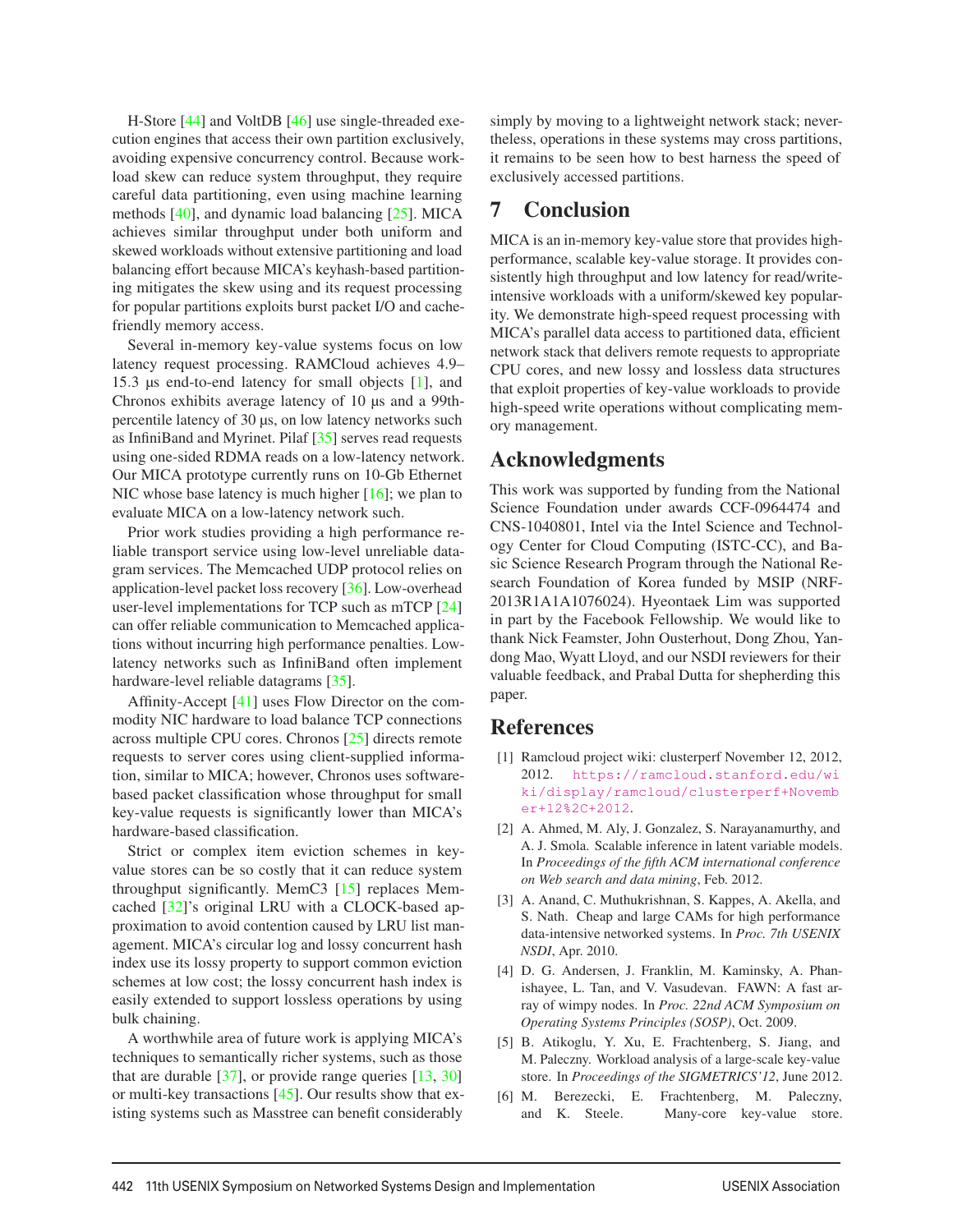http://gigaom2.files.wordpress.com/20 11/07/facebook-tilera-whitepaper.pdf, 2011.

- [7] M. Blott, K. Karras, L. Liu, K. Vissers, J. Bär, and Z. István. Achieving 10Gbps line-rate key-value stores with FPGAs. In *Proceedings of the 5th USENIX Workshop on Hot Topics in Cloud Computing*, June 2013.
- [8] CityHash. http://code.google.com/p/cityha sh/, 2014.
- [9] B. Cooper, A. Silberstein, E. Tam, R. Ramakrishnan, and R. Sears. Benchmarking cloud serving systems with YCSB. In *Proc. 1st ACM Symposium on Cloud Computing (SOCC)*, June 2010.
- [10] J. Dean and L. A. Barroso. The tail at scale. *Communications of the ACM*, 56(2):74–80, Feb. 2013.
- [11] G. DeCandia, D. Hastorun, M. Jampani, G. Kakulapati, A. Lakshman, A. Pilchin, S. Sivasubramanian, P. Vosshall, and W. Vogels. Dynamo: Amazon's highly available keyvalue store. In *Proc. 21st ACM Symposium on Operating Systems Principles (SOSP)*, Oct. 2007.
- [12] M. Dobrescu, N. Egi, K. Argyraki, B.-G. Chun, K. Fall, G. Iannaccone, A. Knies, M. Manesh, and S. Ratnasamy. RouteBricks: Exploiting parallelism to scale software routers. In *Proc. 22nd ACM Symposium on Operating Systems Principles (SOSP)*, Oct. 2009.
- [13] R. Escriva, B. Wong, and E. G. Sirer. HyperDex: A distributed, searchable key-value store. In *Proc. ACM SIG-COMM*, Aug. 2012.
- [14] Facebook's memcached multiget hole: More machines != more capacity. http://highscalability.co m/blog/2009/10/26/facebooks-memcachedmultiget-hole-more-machines-more-cap acit.html, 2009.
- [15] B. Fan, D. G. Andersen, and M. Kaminsky. MemC3: Compact and concurrent memcache with dumber caching and smarter hashing. In *Proc. 10th USENIX NSDI*, Apr. 2013.
- [16] M. Flajslik and M. Rosenblum. Network interface design for low latency request-response protocols. In *Proceedings of the 2013 USENIX Conference on Annual Technical Conference*, June 2013.
- [17] J. Gray, P. Sundaresan, S. Englert, K. Baclawski, and P. J. Weinberger. Quickly generating billion-record synthetic databases. In *Proceedings of the 1994 ACM SIGMOD international conference on Management of data*, May 1994.
- [18] D. Han, A. Anand, F. Dogar, B. Li, H. Lim, M. Machado, A. Mukundan, W. Wu, A. Akella, D. G. Andersen, J. W. Byers, S. Seshan, and P. Steenkiste. XIA: Efficient support for evolvable internetworking. In *Proc. 9th USENIX NSDI*, Apr. 2012.
- [19] S. Han, K. Jang, K. Park, and S. Moon. PacketShader: a GPU-accelerated software router. In *Proc. ACM SIG-COMM*, Aug. 2010.
- [20] S. Han, S. Marshall, B.-G. Chun, and S. Ratnasamy. MegaPipe: a new programming interface for scalable net-

work I/O. In *Proceedings of the 10th USENIX conference on Operating Systems Design and Implementation*, Oct. 2012.

- [21] M. D. Hill and A. J. Smith. Evaluating associativity in CPU caches. *IEEE Transactions on Computers*, 38(12): 1612–1630, Dec. 1989.
- [22] Intel. Intel Data Plane Development Kit (Intel DPDK). http://www.intel.com/go/dpdk, 2014.
- [23] Intel 82599 10 Gigabit Ethernet Controller: Datasheet. http://www.intel.com/content/www/us/e n/ethernet-controllers/82599-10-gbecontroller-datasheet.html, 2014.
- [24] E. Jeong, S. Woo, M. Jamshed, H. Jeong, S. Ihm, D. Han, and K. Park. mTCP: a highly scalable user-level TCP stack for multicore systems. In *Proc. 11th USENIX NSDI*, Apr. 2014.
- [25] R. Kapoor, G. Porter, M. Tewari, G. M. Voelker, and A. Vahdat. Chronos: Predictable low latency for data center applications. In *Proceedings of the Third ACM Symposium on Cloud Computing*, Oct. 2012.
- [26] D. E. Knuth. *The Art of Computer Programming, Volume 1: Fundamental Algorithms*. Addison Wesley Longman Publishing Co., Inc., 1997. First edition published in 1968.
- [27] D. Lea. A memory allocator. http://g.oswego.e du/dl/html/malloc.html, 2000.
- [28] H. Lim, B. Fan, D. G. Andersen, and M. Kaminsky. SILT: A memory-efficient, high-performance key-value store. In *Proc. 23rd ACM Symposium on Operating Systems Principles (SOSP)*, Oct. 2011.
- [29] K. Lim, D. Meisner, A. G. Saidi, P. Ranganathan, and T. F. Wenisch. Thin servers with Smart Pipes: Designing SoC accelerators for Memcached. In *Proceedings of the 40th Annual International Symposium on Computer Architecture*, June 2013.
- [30] Y. Mao, E. Kohler, and R. T. Morris. Cache craftiness for fast multicore key-value storage. In *Proc. 7th ACM European Conference on Computer Systems (EuroSys)*, Apr. 2012.
- [31] Mellanox ConnectX-3 product brief. http: //www.mellanox.com/related-docs/prod \_adapter\_cards/ConnectX3\_EN\_Card.pdf, 2013.
- [32] A distributed memory object caching system. http:// memcached.org/, 2014.
- [33] Z. Metreveli, N. Zeldovich, and M. F. Kaashoek. CPHash: a cache-partitioned hash table. In *Proceedings of the 17th ACM SIGPLAN Symposium on Principles and Practice of Parallel Programming*, Feb. 2012.
- [34] M. M. Michael. High performance dynamic lock-free hash tables and list-based sets. In *Proceedings of the fourteenth annual ACM symposium on Parallel algorithms and architectures*, July 2002.
- [35] C. Mitchell, Y. Geng, and J. Li. Using one-sided RDMA reads to build a fast, CPU-efficient key-value store. In *Proceedings of the 2013 conference on USENIX Annual technical conference*, June 2013.